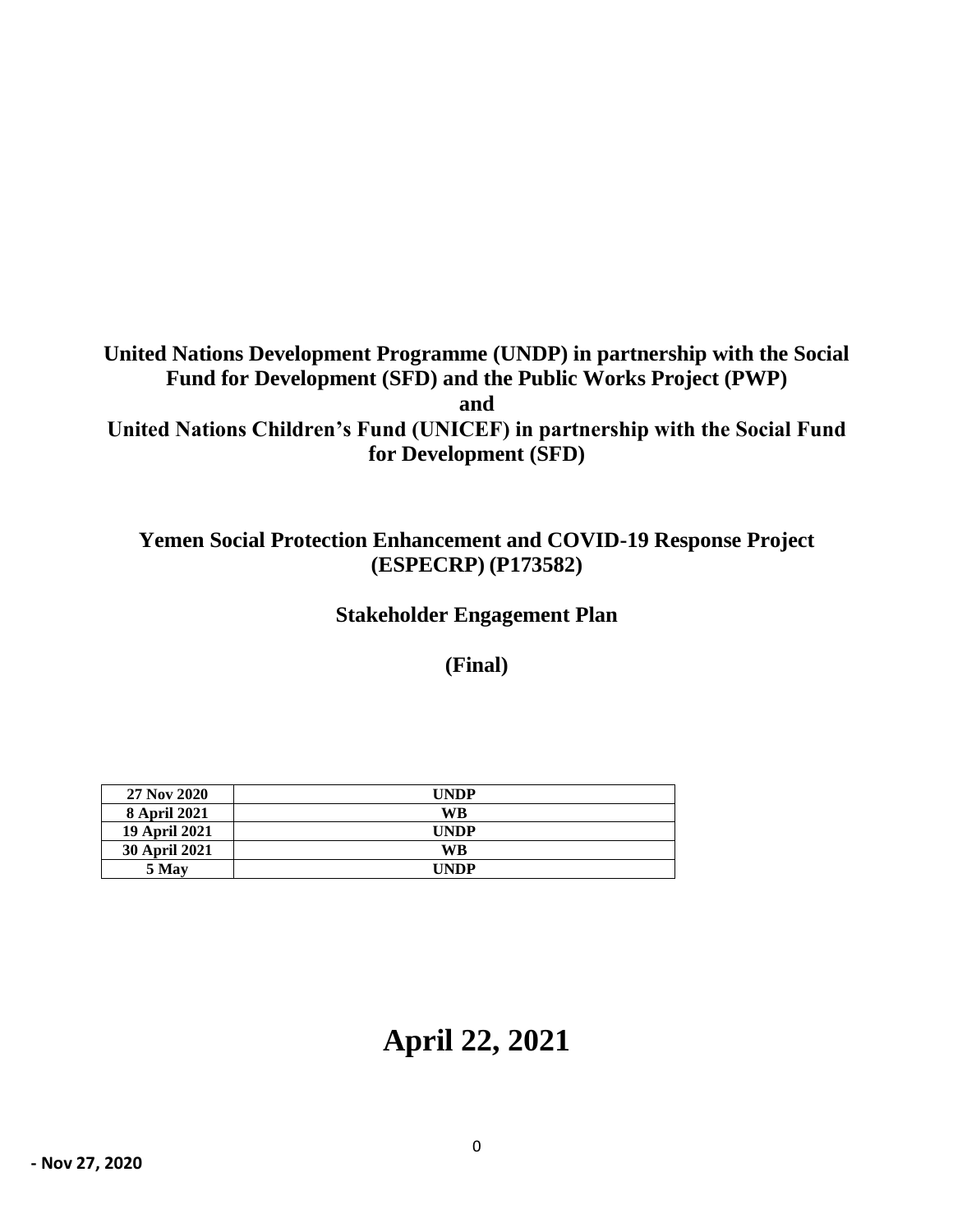# **ESPECRP Stakeholder Engagement Plan (SEP)**

|     | Table of contents                                                                   |  |
|-----|-------------------------------------------------------------------------------------|--|
| 1.  |                                                                                     |  |
| 1.1 |                                                                                     |  |
| 2.  |                                                                                     |  |
| 2.1 |                                                                                     |  |
| 2.2 |                                                                                     |  |
| 3.  |                                                                                     |  |
| 3.1 |                                                                                     |  |
| 3.2 |                                                                                     |  |
| 3.3 |                                                                                     |  |
| 3.4 |                                                                                     |  |
| 4.  |                                                                                     |  |
| 4.1 |                                                                                     |  |
| 4.2 |                                                                                     |  |
|     |                                                                                     |  |
|     |                                                                                     |  |
|     |                                                                                     |  |
|     |                                                                                     |  |
| 4.5 |                                                                                     |  |
| 4.6 |                                                                                     |  |
| 4.7 |                                                                                     |  |
| 5.  | Resources and Responsibilities for implementing stakeholder engagement activities19 |  |
| 5.1 |                                                                                     |  |
| 6.  |                                                                                     |  |
|     |                                                                                     |  |
|     |                                                                                     |  |
| 7.  |                                                                                     |  |
| 7.1 |                                                                                     |  |
| 7.2 |                                                                                     |  |
|     |                                                                                     |  |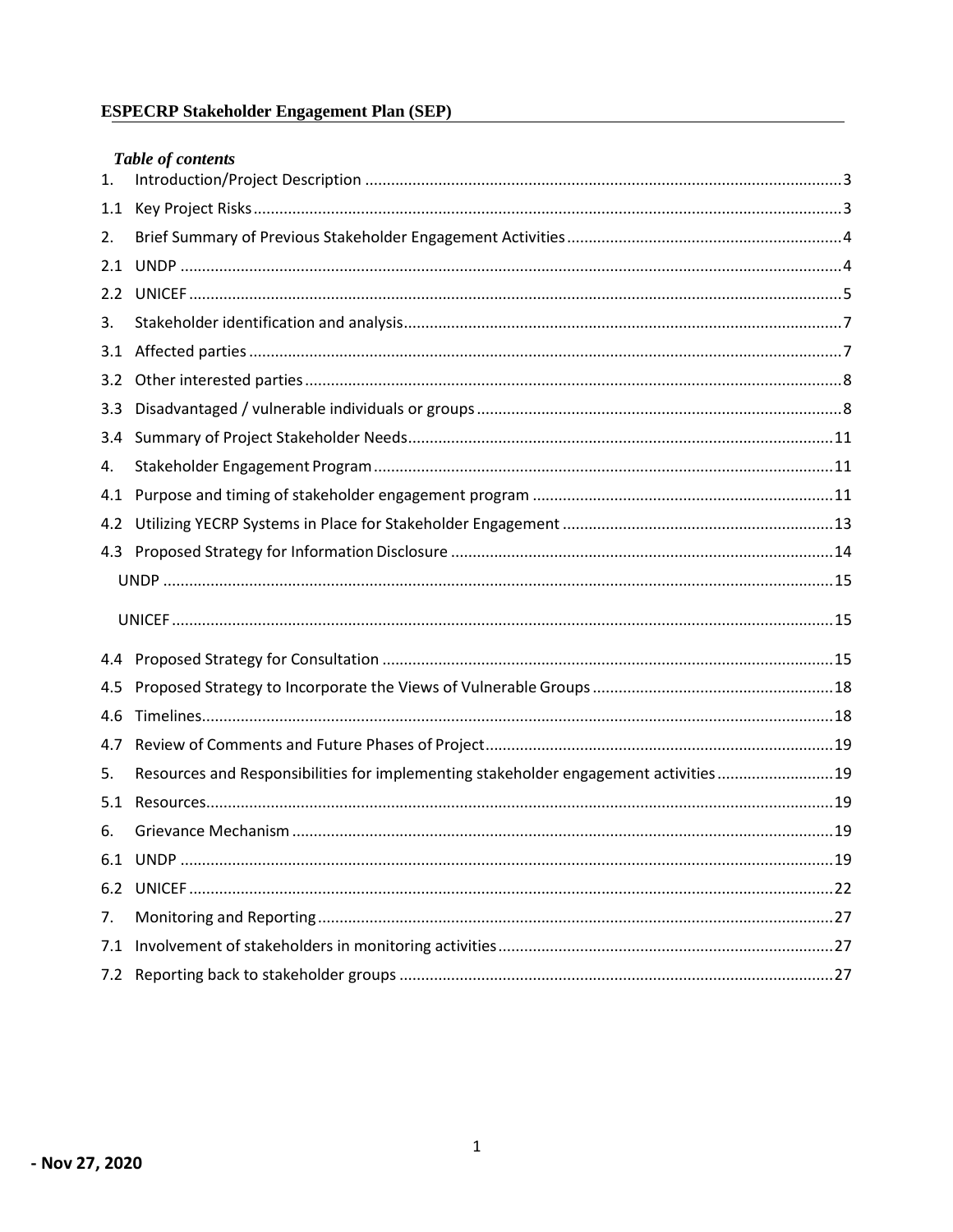# **Acronyms**

| COVID-19       | Corona Virus Disease 19                                                                                 |
|----------------|---------------------------------------------------------------------------------------------------------|
| СT             | Cash Transfer                                                                                           |
| <b>ECRP</b>    | <b>Emergency Crisis Response Project</b>                                                                |
| <b>ESPECRP</b> | Emergency Social Protection Enhancement and COVID-19 Response Project                                   |
| ESS            | <b>Environmental and Social Standard</b>                                                                |
| FAQ            | <b>Frequently Asked Questions</b>                                                                       |
| <b>FGD</b>     | <b>Focus Group Discussion</b>                                                                           |
| GBV            | <b>Gender Based Violence</b>                                                                            |
| <b>GRM</b>     | Grievance and Redressal Mechanism                                                                       |
| <b>IDP</b>     | <b>Internally Displaced Person</b>                                                                      |
| KII            | Key Informant Interview                                                                                 |
| <b>PME</b>     | Planning Monitoring and Evaluation                                                                      |
| PMU            | <b>Project Management Unit</b>                                                                          |
| <b>PSEA</b>    | Protection against Sexual Exploitation and Abuse                                                        |
| <b>PWP</b>     | <b>Public Works Project</b>                                                                             |
| <b>SCAMCHA</b> | National Authority for the Management and Coordination of Humanitarian Affairs and Disaster<br>Recovery |
| <b>SFD</b>     | Social Fund for Development                                                                             |
| SOPs           | <b>Standard Operating Procedures</b>                                                                    |
| <b>SPECRP</b>  | Social Protection Enhancement and COVID-19 Response Project                                             |
| <b>SWF</b>     | Social Welfare Fund                                                                                     |
| <b>TPM</b>     | <b>Third Party Monitoring</b>                                                                           |
| <b>UASC</b>    | Unaccompanied or Separated Children                                                                     |
| UN             | <b>United Nations</b>                                                                                   |
| <b>UNDP</b>    | United Nations Development Program                                                                      |
| <b>UNESCO</b>  | United Nations Education, Science and Cultural Organization                                             |
| <b>UNFPA</b>   | United Nations Fund for Population Activities                                                           |
| <b>UNICEF</b>  | <b>United Nations Children's Fund</b>                                                                   |
| <b>UNWOMEN</b> | United Nations Entity for Gender Equality and the Empowerment of Women                                  |
| <b>WFP</b>     | World Food Programme                                                                                    |
| WG             | <b>Working Group</b>                                                                                    |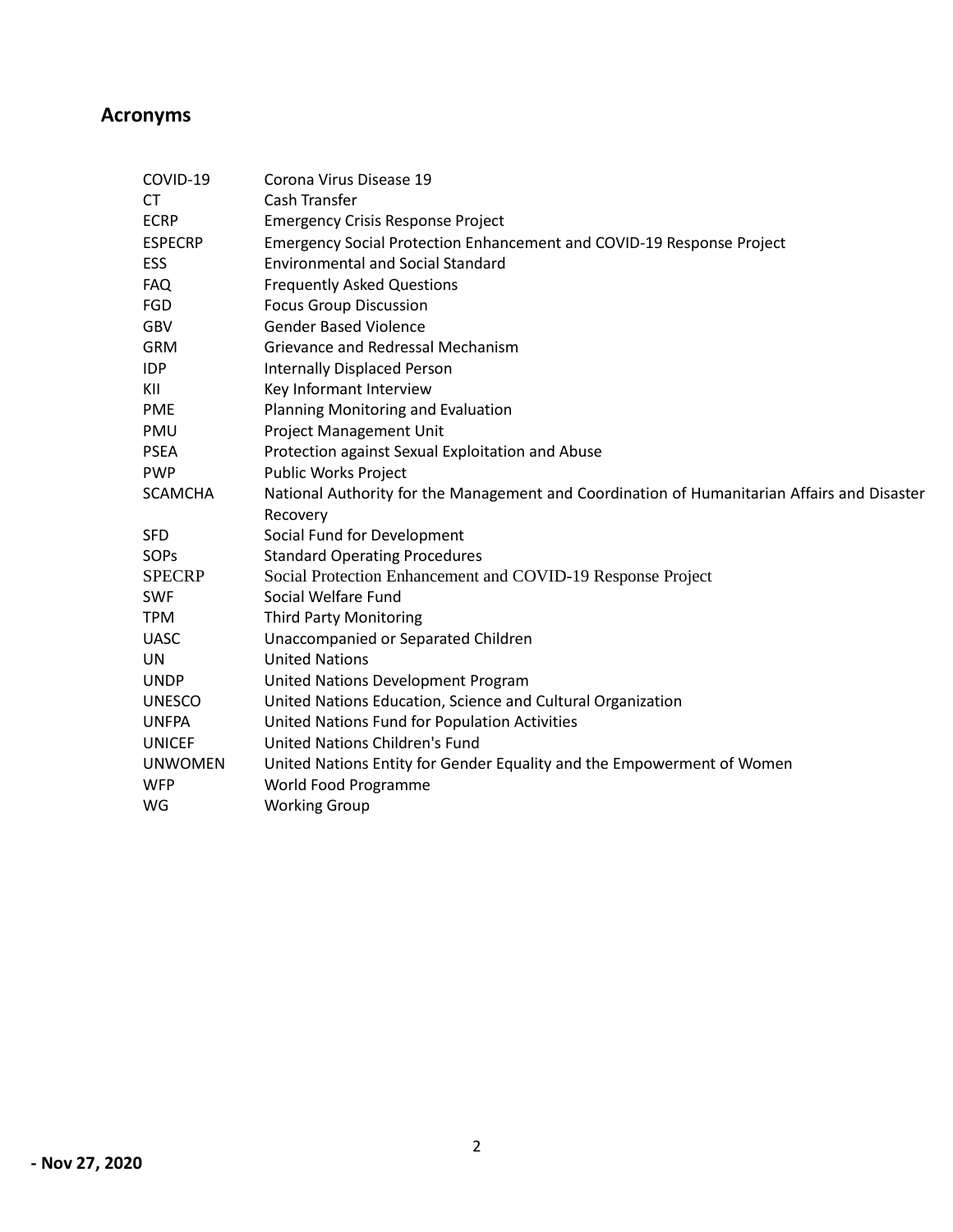#### <span id="page-3-0"></span>Introduction/Project Description

The Emergency Social Protection Enhancement and COVID-19 Response Project (ESPECRP) builds on the ongoing IDA financed Emergency Crisis Response Project (ECRP) to deliver support to vulnerable Yemenis affected by conflict, COVID-19 and climate-related shocks. The project development object is to provide cash transfers, temporary employment, and increased access to basic services and economic opportunities to vulnerable populations affected by COVID-19 and the ongoing conflict.

The Project will mainly target food insecure households and focus on interventions that are most effective at addressing food insecurity. Given the short-term food security needs, most of the Project funds are expected to be used to provide cash transfers (CTs) to vulnerable households. This includes unconditional cash transfers to Social Welfare Fund (SWF) beneficiaries as well as cash for nutrition as top ups and complementary services for SWF families that are most at risk of malnutrition. For vulnerable people that are able to work, the Project will continue to engage with communities to provide temporary employment opportunities to build valuable community assets, prioritizing community projects that contribute to food security, climate resilience and anchoring gender sensitive interventions. And in an effort to address food insecurity more sustainably, the Project will continue to provide economic opportunities to vulnerable populations through support to Small and Micro Enterprises (SMEs), with an emphasis on food market resilience and market-based mechanisms. Similar to the ECRP, Project interventions will include COVID-19-sensitive measures.

The ESPCRP will be implemented jointly by the United Nations Development Program (UNDP) and the United Nations Children's Fund (UNICEF) in partnership with two national implementing partners – the Social Fund for Development (SFD) and the Public Works Projects (PWP) for their respective components.

The project will include four main components, namely: UNICEF in the provison of (Component 1) Cash Transfers, including(a) Unconditional cash transfers to SWF beneficiaries<sup>1</sup>; UNDP in provision of (Component 1) Cash Transfers Component, including (b) Cash for Nutrition<sup>2</sup> (CfN); and UNDP in provision of (Component 2) Labor Intensive Works and Economic Opportunities, including (a) Cash for Work<sup>3</sup>; (b) Community Assets<sup>4</sup>; (c) Economic Opportunities and Food Market Resilience<sup>5</sup> ; UNICEF and UNDP are jointly responsible for the provision (Component 3) of Project Management, Monitoring, Evaluation and Capacity Building of National Institutions; and (Component 4) Contingency Emergency Response.

The project covers the districts of the 22 governorates that have high levels of distress index and most poor communities, women and children with malnourished and non-SWF beneficiary households. For the Unconditional Cash Transfer subcomponent, implemented by UNICEF, the project uses the pre conflict beneficiary list of the SWF CT program.

### <span id="page-3-1"></span>Key Project Risks

Key project risks include High or Substantial political, security, macroeconomic, and operational risks - particularly the worldwide outbreak of the COVID-19 pandemic and flooding in western parts of the country; and exchange rate volatility and increases in fuel prices / shortages across the country. Political and security risks include potential interference in project related activities which can result in project delays. Moreover, security and political tensions as well as armed conflict may result in the temporary suspension or reallocation

<sup>1</sup> Implemented by UNICEF in partnership with SFD.

<sup>2</sup> Implemented by UNDP in partnership with SFD.

<sup>3</sup> Implemented by UNDP in partnership with SFD.

<sup>4</sup> Implemented by UNDP in partnership with PWP.

<sup>5</sup> Implemented by UNDP in partnership with SFD.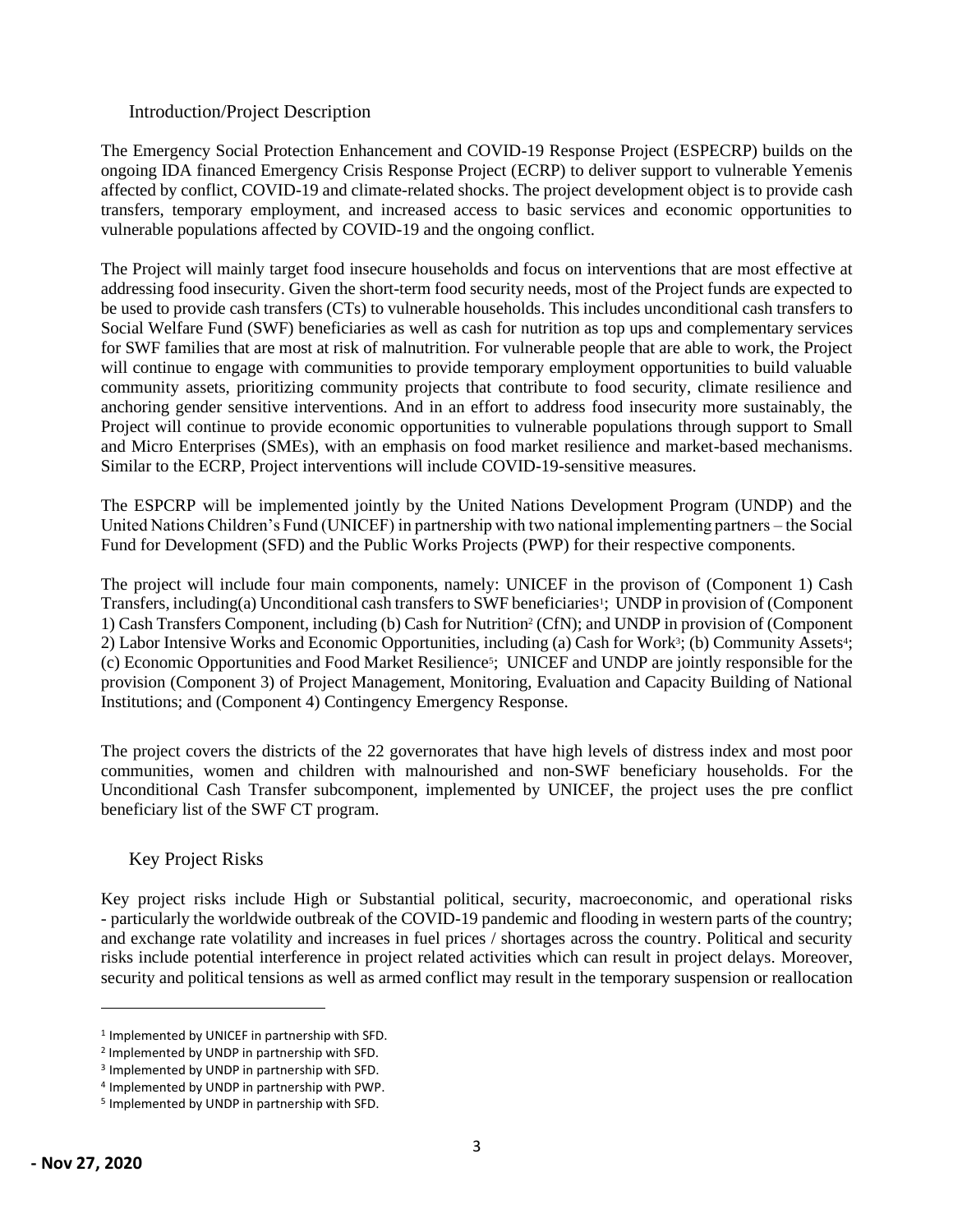of project activities. The recipient agencies (UNDP and UNICEF) and implementing partners (SFD and PWP) will monitor the situation and follow appropriate mitigation measures. Macroeconomic risks include the shortage of fuel along with the potential depreciation of the Yemeni Rial. This can lead to an increase to food prices and raised concerns that key services including medical efforts to combat COVID-19 are at risk. Operational risks include the global outbreak of COVID-19, and its effects on project activities including conducting wide public consultations for risk of infection.

Each sub project's ESMP will be assessed and screened for potential social, environmental and OH risks, developing required activities for mitigating such risks via a Mitigation Plan in line with updated WB and UNDP's Social and environmental safeguard policies and standards (similarly to YECRP).Key project social impacts related to activities under CfW and community assets such as SEA/SH, child labor, land acquisition, gender discrimination and potential of labor influx. Project's risks may include lack of inclusion of vulnerable groups, elite capture of project benefits, security situation on the ground and potential risk of labor influx.

<span id="page-4-0"></span>Brief Summary of Previous Stakeholder Engagement Activities

**Justification for the "preliminary" SEP**: "The speed and urgency with which this project has been prepared to meet the growing threat of COVID-19 in the country, combined with restrictions on gatherings of people has limited the project's ability to develop a complete SEP before this project is approved by the World Bank. This preliminary SEP was developed and disclosed prior to project appraisal, as the starting point of an iterative process to develop a more comprehensive stakeholder engagement strategy and plan. It will be updated with more details provided in the first update planned after project approval."

### <span id="page-4-1"></span>UNDP

UNDP is committed to ensuring meaningful, effective and informed participation of stakeholders and partners according to the program or project cycle which include early planning, problem identification and project or program design. Effective stakeholder engagement and participation enable easy project acceptance and local community ownership and empowerment of the social, environmental, OHS sustainability and benefit-sharing. This will lead to full participation and achieving the project's outcomes and outputs with support of all stakeholders and reduce disagreement and conflict and support human rights and social and environmental protection at the same time. UNDP and its partners will ensure the stakeholder analysis, stakeholder consultation with affected and interested groups and engagement plan are effectively and sufficiently implemented in the project cycles.

Since 2016, UNDP and its partners have prolonged collaboration with the WB on previous projects such as YECRP<sup>6</sup> that has led to accumulative experience and knowledge in stakeholder engagement and consultations. ESF is aimed at ensuring stakeholder engagement, full participation, leaving no one behind and information disclosure to all project activities to address successfully any potential risks, comprising and not limited to:

### **I- Impacts related to the Social risks, cover:**

(a) impacts relating to mistargeting and the lack of transparency and discrimination marginalised groups; and corruption in selection of the project recipients;

(dated on 21 Sep. 2020)

<sup>6</sup> See more information in this website: <https://www.ye.undp.org/content/yemen/en/home/projects/yemen-emergency-crisis--response----wb.html>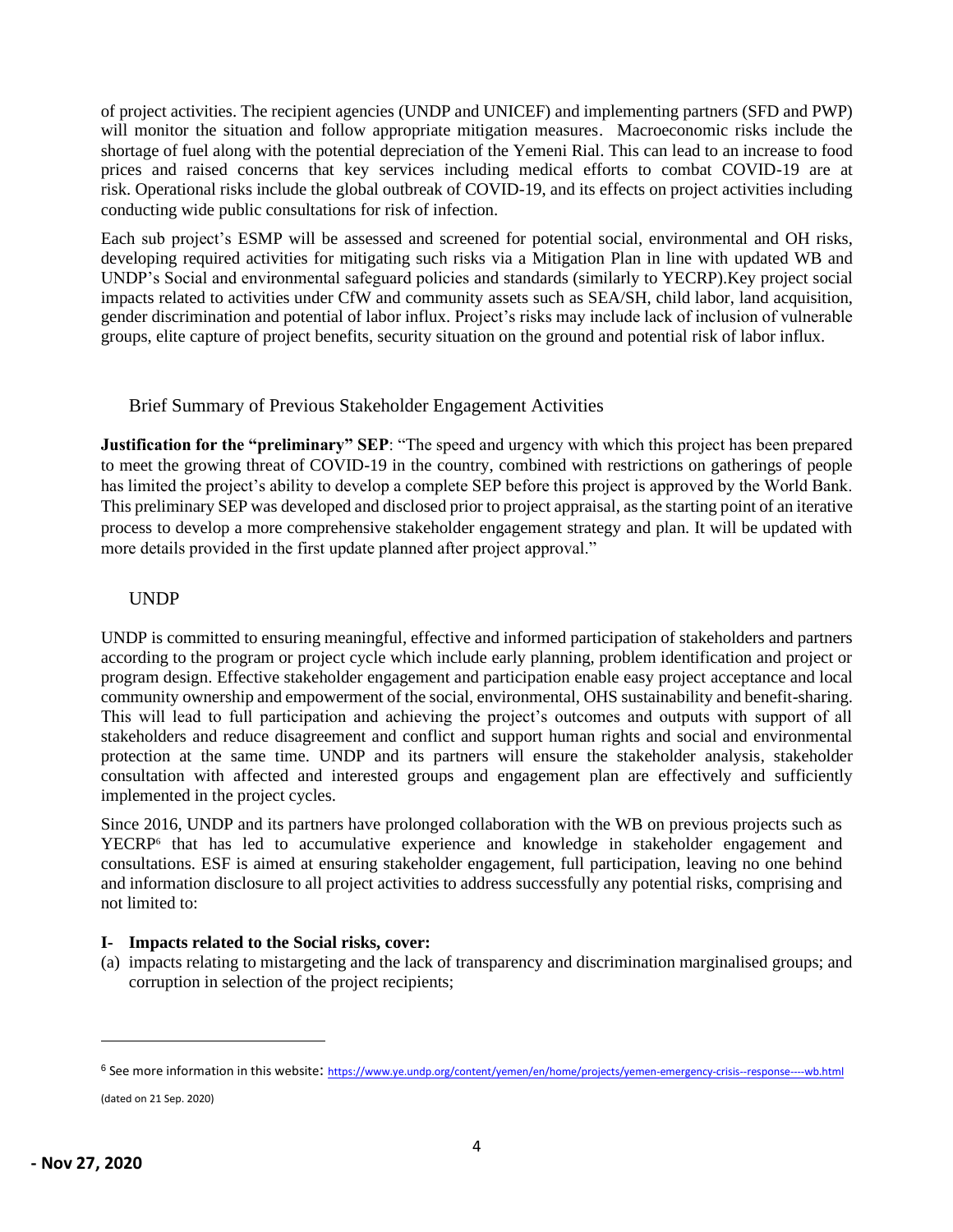- (b) Effects of gender blindness, gender based violence, sexual abuse and exploitation typically associated with catastrophic events;
- (c) Negative impacts related to discrimination against women and children elderly and persons with disabilities during project beneficiarie selection;
- (d) Impact related to land acquisition and labor influx;
- (e) Impact related to lack of consultations with beneficiaries, CBOs, affected and interested people, and MFIs,
- (f) impacts related to lack of children protection and children work due to high need of money among poor families; and
- (g) Impacts related to conflict eruption and social disputes due to lack of consideration to the different stakeholders' needs and interests and mishandling water owernship, use and property rights.

#### **II- Environmental risks, incorporating.**

- (a) Impacts of overuse, mismanagment deterioation to soils and land resource;
- (b) Impacts related to solid waste produced by workers (trash and plastic bags) accumulating and polluting the environment; and

#### **III-Occupational and community Health and Safety risks, including:**

- (a) Community health and safety impacts relating to project activities during the implementation, COVID-19 and cholera infections impacts related to possible contamination of existing water sources, possible explosion due to remnants of war;
- (b) impacts relalted to occupational health and safety for community such as accidents during excavation including ERW associated risks, cutting, breaking, quarrying, and transferring of stones…etc.;
- (c) impacts related to destruction of public services infrastructure (airstrikes/use of explosives); and

To mitigate potential environmental, social and OHS risks and impacts, site-specific Environmental and Social

Management Plans (ESMPs) will be prepared including contract clauses for contractors.

In conclusion, this project builds on the previous experience from YECRP and renovates SEP according to updated WB and UNDP, to utilize the existed experience and improve consultation engagement with different beneficiaries as CBOs, NGOs and other relevant stakeholders, to reduce the social, environmental and OHS risks; and enhance continues consultations with community committees and affected groups during all project cycles.

### <span id="page-5-0"></span>UNICEF

The stakeholder engagement approach undertaken by UNICEF for the ECRP and now used for the ESPECRP seeks to identify, contact, communicate, and maintain a regular dialogue with local, formal and informal authorities to facilitate smooth execution of project activities through a contracted Facilitation Organization. The Facilitation Organization ensures that formal and informal local actors and communities understand, accept and support the CT component to enable smooth implementation in a timely, efficient, effective, and inclusive manner.

Subsequently, the Facilitation Organization must identify and meet with the relevant local authorities and community leaders (as applicable) in all the geographical areas where the Project is implemented, prior and during the implementation process, to ensure their buy-in and support for a smooth running of the project, particularly during the payment period and the supporting activities that take place before and after the cycle.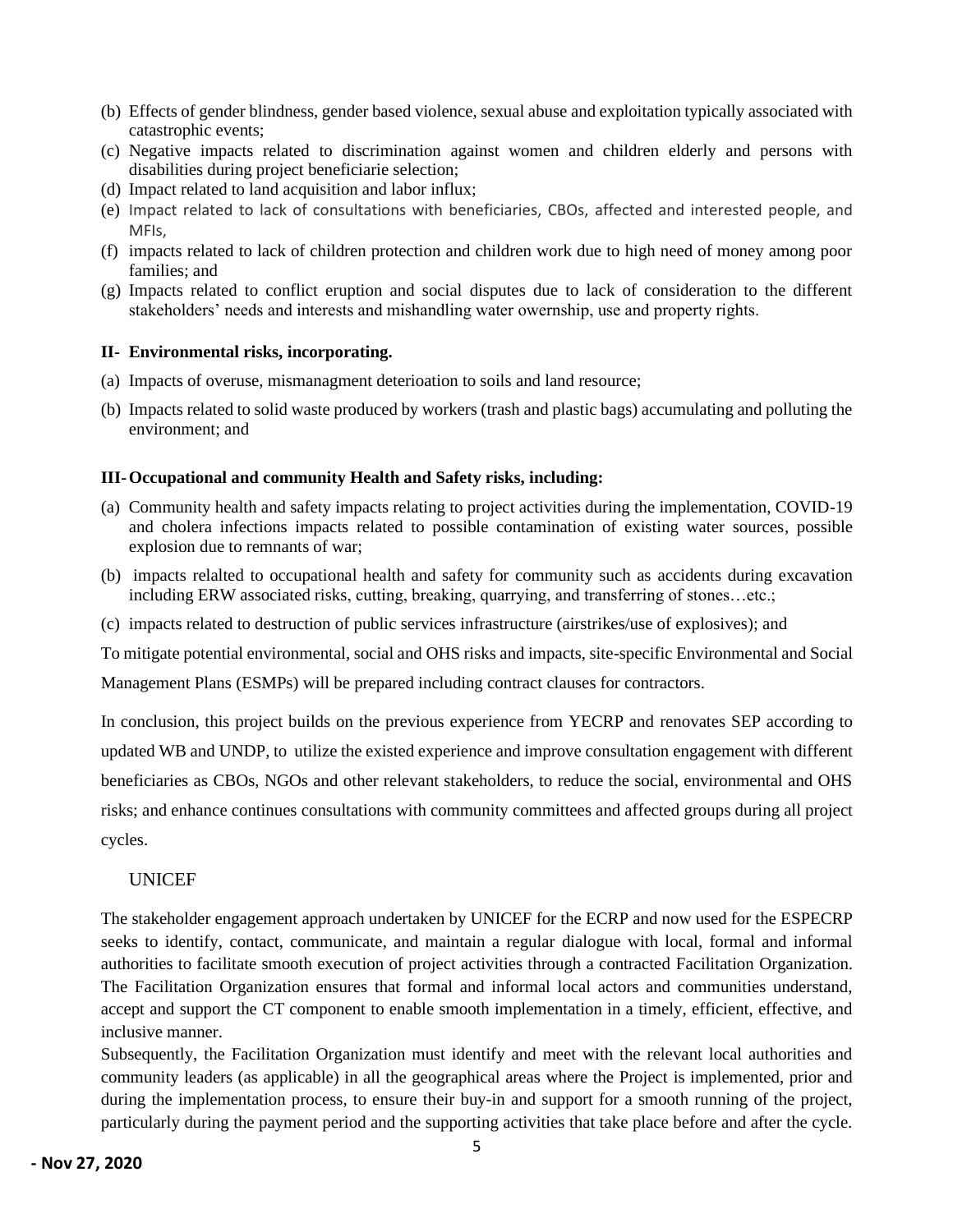Also, the Facilitation Organization ensures that beneficiaries are informed about the parameters of the project, as well as about the location of the payment sites. The facilitation organization also schedules the beneficiaries' visits to the payment site and facilitate their orderly access to sites. UNICEF contracts and supervises the work of the Facilitation Organisation, which engages about 750 staff to conduct the different activities.

#### **The objectives of the Facilitation Process are to:**

- (a) Identify and liaise with the relevant local actors including authorities and inform them about the project thereby gaining acceptance and support to ensure an enabling environment for project implementation throughout the country.
- (b) Strengthen links with the local actors by initiating and sustaining dialogue to receive their support in gaining project acceptance and facilitation of access, communicating project goals and rules within their communities or relevant audiences including the targeted beneficiaries and any other stakeholders.
- (c) Schedule and direct the beneficiaries of cash transfer program to the Payment Sites according to the established schedules, in an organized manner to avoid overcrowding.
- (d) Inform the relevant actors including and not limited to beneficiaries and communities about the Project and schedules of the payment and facilitate the beneficiaries orderly, inclusive and safe access to the Payment Sites.
- (e) Identify vulnerable groups of beneficiaries with physical impediments or sociocultural barriers that prevent them from accessing the Fixed Payment Sites and support them with differentiated measures, such as outreach home visits.

| <b>MECHANISM</b>                                                          | <b>DESCRIPTION</b>                                                                                                                                                                                                                                                                                                                                                                                                                                     |
|---------------------------------------------------------------------------|--------------------------------------------------------------------------------------------------------------------------------------------------------------------------------------------------------------------------------------------------------------------------------------------------------------------------------------------------------------------------------------------------------------------------------------------------------|
| <b>Meeting Actors at the</b><br><b>Governorate level</b>                  | Actors at Governorate level, including the governor, security authority and governorate local council<br>members are approached by the Facilitation Supervisors once clearance has been given by the Chief<br>of Field Offices to provide them with facilitation letters from the central authorities.<br>This will allow them to start facilitation activities at the District level.                                                                 |
| <b>Meeting Actors at the</b><br><b>District level</b>                     | Provides local actors with general information about the CT program, including eligibility criteria<br>and grievance mechanisms;<br>Informs them about the modalities, frequency, and location of the payment sites, takes their opinion<br>in regard to access to those sites and the overall security situation in the district; and<br>Gathers information regarding suitable local actors to involve on village/locality level.                    |
| <b>Meeting Local Actors</b><br>at the Villages<br><b>Localities Level</b> | Disseminates information about the CT program, ensuring buy-in and support of local authorities for<br>the project to run smoothly, particularly during the payment period; Inform them about the schedule<br>for ECTP beneficiaries to attend payment sites;<br>Requests their cooperation in sharing the information with the CT program beneficiaries to secure<br>their attendance to the allocated payment sites and on the scheduled dates only. |
| <b>Disseminating</b><br><b>Information to CT</b><br><b>Beneficiaries</b>  | Local actors assist in actively sharing the information.                                                                                                                                                                                                                                                                                                                                                                                               |

### **Facilitation Mechanisms**

UNICEF has also established a grievance redressal mechanism. Beneficiaries and non-beneficiaries can lodge their complaints through a toll-free number, or with field deployed staff using a mobile application for grievance collection, with offline and online capabilities, connected to the project's MIS.

In each payment cycle, a Third-Party Monitoring exercise and Post-Distribution Survey also take place providing an opportunity for engagement with beneficiaries and different stakeholders.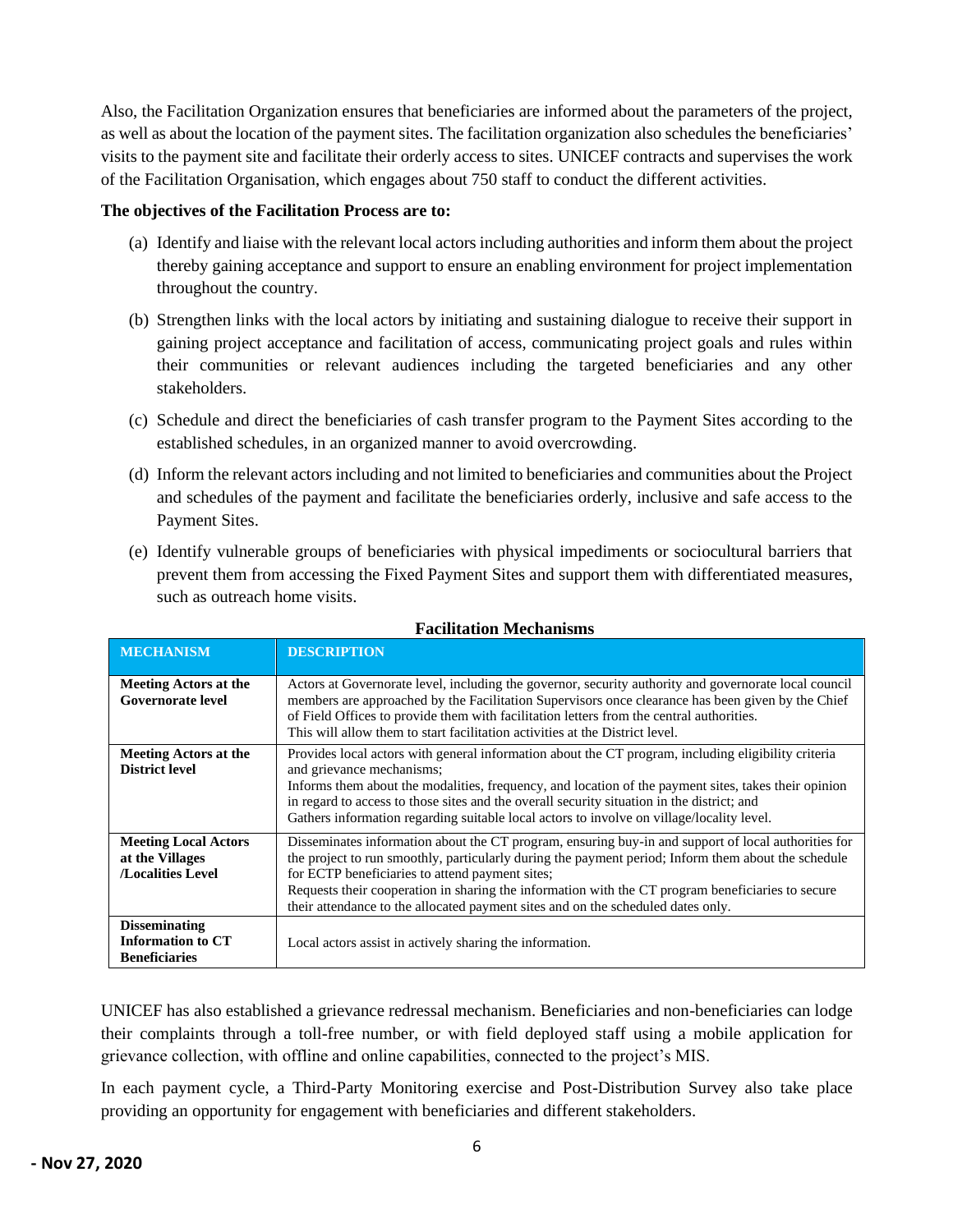### <span id="page-7-0"></span>Stakeholder identification and analysis

The project will provide stakeholder consultations and involve all targeted groups, through identifying individuals, groups, local communities, and other stakeholders that may be directly or indirectly affected by the project. The SEP focuses particularly on those directly and indirectly adversely affected by project activities as well as individuals, groups, communities that have interest in the project.

In accordance with best practice approaches, the implementing agencies will apply the following principles to their stakeholder engagement activities:

- *Openness.* Public consultations throughout Project preparation and implementation Project lifecycle will be carried out in an open manner, free of external manipulation, interference, coercion or intimidation. Venues will be easily reachable, and not require long commutes, entrance fees, or preliminary access authorization.
- *Cultural appropriateness.* The format, timing and venue will respect local customs and norms.
- *Conflict sensitivity.* Considering the complex context of Yemen and referring to the humanitarian principles of neutrality and impartiality.
- *Informed participation and feedback*: Information will be provided and widely distributed to all stakeholders in an appropriate format, and provide opportunities to stakeholders provide feedback, and will analyse and address stakeholder comments and concerns.
- *Inclusivity*. Consultations will engage all segments of the local society, including disabled persons, the elderly, minorities, and other vulnerable individuals. If necessary, the implementing agencies, will provide logistical assistance to enable participants with limited physical abilities and those with insufficient financial or limited transportation means to attend public meetings organized by the Project.
- *Gender sensitivity*. Consultations will be organized to ensure that both women and men have equal access to them. As necessary, the implementing agencies will organize separate meetings and focus group discussions for women, girls and boys, engage facilitators of the same gender as the participants, and provide additional support to facilitate access of caregivers

#### **The SEP focuses on:**

- Identifying direct and indirect adversely affected or may be affected, and who will need additional information to understand the limits of project impacts.
- Mapping the project impact zones and locating the affected communities within a specific geographic area can help define or refine the project's area of influence.
- Engaging and consulting the project's beneficiaries in the planning, implementation, monitoring and reporting process.
- Enhancing participatory approaches in all project cycles by each selected community with SWF families, and other families with pregnant and lactating women and children.
- Ensuring confidentiality and social protection to the disadvantaged, IDPs and marginalized groups through the use of Grievance Mechanism (GM) that provides an opportunity for the affected people to report any problems and concerns in confidentiality and anonymity;
- Mainstreaming human rights, women empowerment, full participation, transparency, information disclosure, and environmental sustainability in all project's actions; and
- Building robust, innovative and transparent Information Management System (MIS) that reflect all activities, and which are implemented in accordance with the project identification and proposal.

### <span id="page-7-1"></span>Affected parties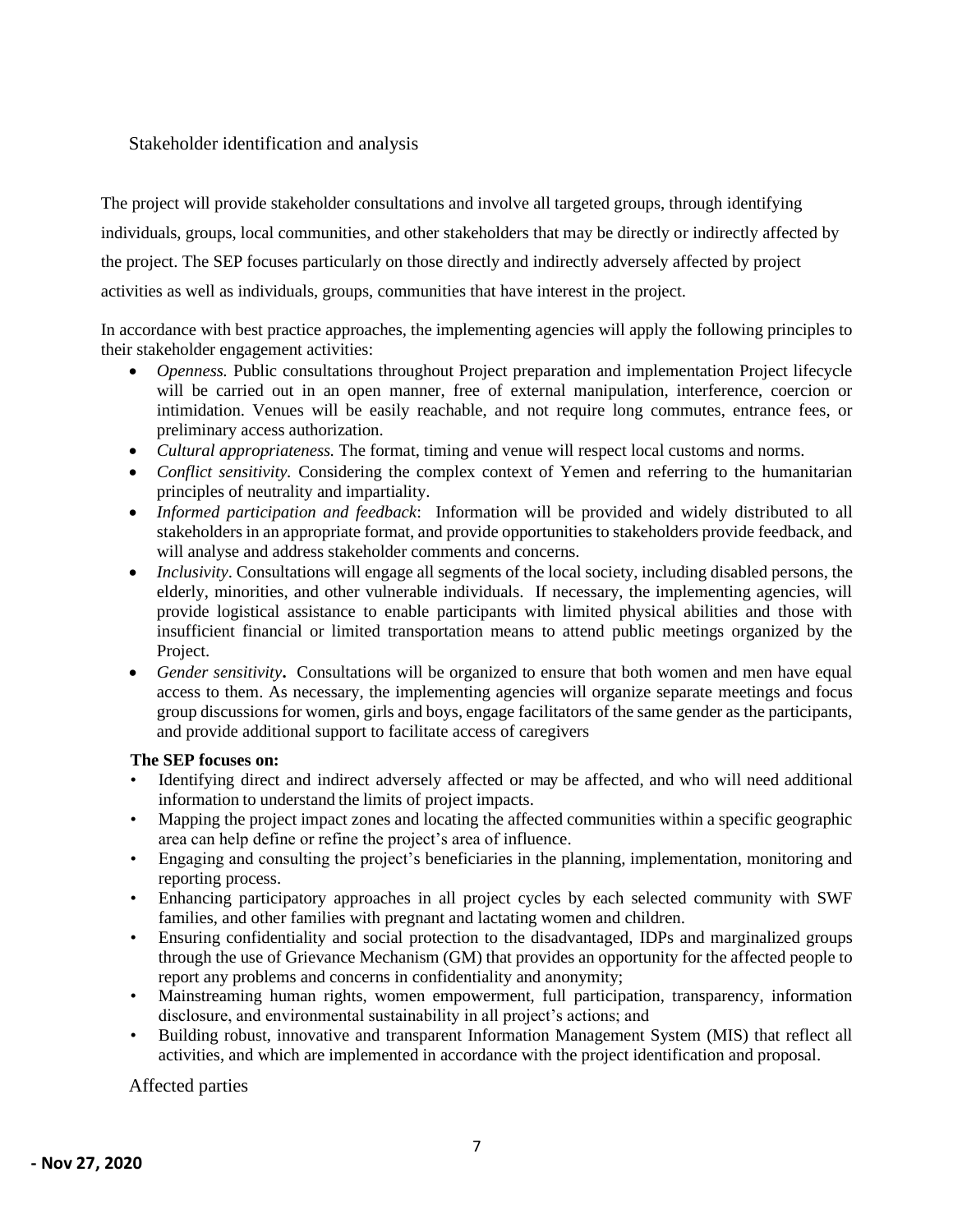Affected parties who are directly affected by project activities should be closely engaged in identifying risks as well as in the decision-making on the mitigation measures. The direct affected parties include but are not limited to:

#### **UNDP:**

- Local communities who are benefitting from the sub-projects and community assets interventions.
- Community workers (men and women);
- Families and communities affected by land acquisition (community land contributions or voluntary land donations);
- Vulnerable people and population in sub-projects and implemented areas, including women, men, elderly, children and people with disability
- Families with pregnant, lactating women and children, including from SWF beneficiary list;
- Internally displaced people (IDPs);
- Community Workers;
- Contracted contractors and employees, consultants, workers and site technicians;
- Field staff directly involved in supervisions and monitoring;
- Local NGOs involved in mobilization and preparation of communities' readiness for implementation;
- MFIs and MSMEs

#### **UNICEF:**

- UCT program Beneficiaries (SWF beneficiary list) are the main stakeholders under the Unconditional CT program implemented by UNICEF. They interact with the project during the verification process, payment process and grievance redressal mechanism, as well as outreach and third-party monitoring activities.
- Service provider staff involved in the implementation of the UCT program.
- Authorities and local actors supporting facilitation and outreach activities.

#### <span id="page-8-0"></span>Other interested parties

Other interested parties may not experience direct impacts from the Project. However, they may consider or perceive their interests as being affected by the Project, and thus may affect the Project's implementation.

#### **For UNDP, they include:**

- Local authorities including Local councils.
- Other surrounding and ongoing projects in the subproject location.
- Other local national non-governmental organizations (NGOs) and community-based organizations (CBOs).

#### **For UNICEF, they include:**

• Community members not on the SWF list.

<span id="page-8-1"></span>Disadvantaged / vulnerable individuals or groups

#### **UNDP**

It is particularly important to understand project impacts and whether it may disproportionately fall on disadvantaged or vulnerable individuals or groups. Each sub-project has screening process to identify and rank the most vulnerable groups who should be the first beneficiaries according to stakeholder criteria and directly affected by the sub-project. UNDP anchors its overarching principles of environmental and social standards not only on human rights, DO NO Harm, Leaving no one behind and women empowerment, social inclusion, but also to include the vulnerable and minority groups in the Community Committee to ensure all affected people have voices and participated equally. UNDP with its partners work closely with the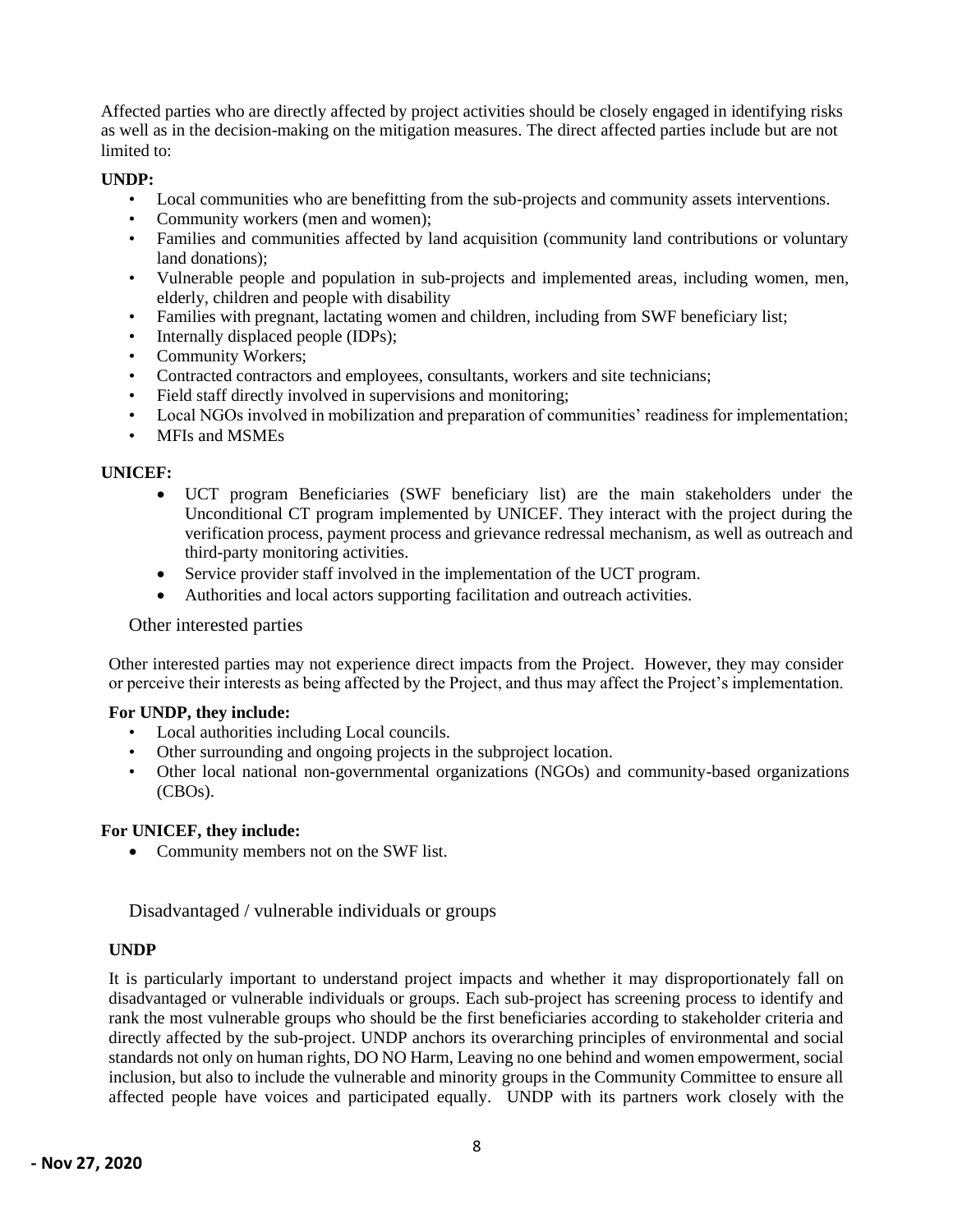community committees to ensure the involvement in stakeholder engagement are inclusive of the following groups:

- The most vulnerable and poor groups who are facing food insecurity and poverty;
- Divorced, widowed, abandoned, pregnant and locating women and female-headed households;
- Families with children;
- Internally displaced People;
- Minority groups and tribes;
- Elderly people;
- People with disabilities;
- Poor families; and
- Female, youth and children headed of household.

#### **UNICEF**

The CT component of the project targets SWF beneficiaries who were identified by the SWF prior to the conflict for being the most vulnerable and poor. Within this target group, some may require special engagement efforts to ensure their equal representation in the consultation and decision-making process, such as families living in remote locations, persons with disabilities, females and IDPs. UNICEF will seek the views of vulnerable and disadvantaged groups during consultations if deemed necessary, in a confidential manner to protect their safety, and take these views into account during Project implementation. Information sharing and consultation techniques will be tailored according to the nature and common types of stakeholders, for example through visuals and sign language interpreters will be used for people with hearing disabilities and illiterate persons, where applicable; and venues will be chosen to be easily accessible to people with physical disabilities. In particular, the following tailored measures will apply (see Table 1).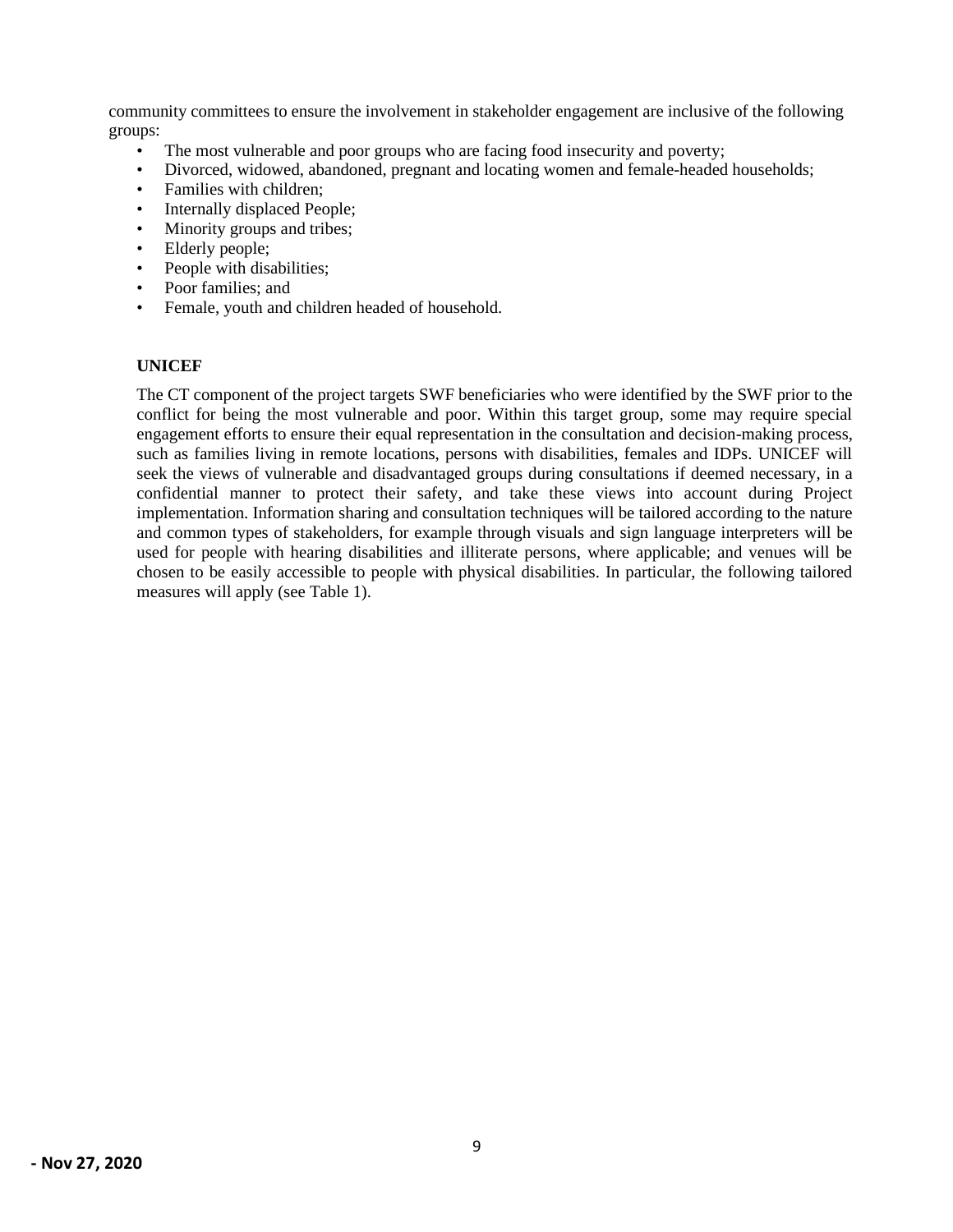| Stakeholder Group                                                                  | Limitations to Engagement                                                                                                                                                | Frequency                                                                                                            | Measures/Resources to Facilitate Engagement                                                                                                                                                                                                                                                                                                                                                           |
|------------------------------------------------------------------------------------|--------------------------------------------------------------------------------------------------------------------------------------------------------------------------|----------------------------------------------------------------------------------------------------------------------|-------------------------------------------------------------------------------------------------------------------------------------------------------------------------------------------------------------------------------------------------------------------------------------------------------------------------------------------------------------------------------------------------------|
|                                                                                    | Female beneficiaries May be uncomfortable in<br>sharing opinions, asking<br>questions, or raising concerns<br>in the presence of males, due to<br>cultural/social norms. | In every payment cycle,<br>through facilitation and<br>TPM activities.<br>All year round through<br>the call center. | Hold female focus group discussions through<br>TPM activities.<br>Promote outreach activities led by female<br>facilitators, including a female-only WhatsApp<br>network.<br>Ensure the dissemination of key project messages<br>through multiple channels, including radio, social<br>media, word of mouth, banners, etc. This will<br>include audio-visual materials for illiterate<br>communities. |
|                                                                                    | Barriers to accessing these<br>meetings (for example, lack of<br>transportation, need of spousal<br>permission, childcare needs)                                         |                                                                                                                      | Time for TPM and outreach activities to take into<br>account the most suitable hours for females to<br>attend.                                                                                                                                                                                                                                                                                        |
|                                                                                    |                                                                                                                                                                          |                                                                                                                      | Call Centre remains functional 6 days a week,<br>10h-13 hours a day for wider coverage.                                                                                                                                                                                                                                                                                                               |
| Beneficiaries who<br>live in remote areas,<br>people with<br>disabilities, elderly | Challenges associated with<br>lack of transportation.                                                                                                                    | In every payment cycle,<br>through facilitation and<br>TPM activities.                                               | Deployment of outreach (mobile) teams to reach<br>remote communities; use of phone to reach out to<br>beneficiaries where required.                                                                                                                                                                                                                                                                   |
|                                                                                    |                                                                                                                                                                          | All year round through<br>the call center.                                                                           | Ensure the dissemination of key project messages<br>through multiple channels, including radio, social<br>media, word of mouth, banners, etc. This will<br>include audio-visual materials for illiterate<br>communities.                                                                                                                                                                              |
|                                                                                    |                                                                                                                                                                          |                                                                                                                      | Call Centre remains functional 6 days a week,<br>10h-13 hours a day for wider coverage.                                                                                                                                                                                                                                                                                                               |
| <b>IDPs</b>                                                                        | IDPs might feel unwelcome to<br>attend group meetings (fear of<br>discrimination)                                                                                        | In every payment cycle,<br>through facilitation and<br>TPM activities.                                               | Community and religious leaders usually have a<br>good understanding on the people living in their<br>community and can be used to facilitate<br>participation in stakeholder engagement activities.                                                                                                                                                                                                  |
|                                                                                    |                                                                                                                                                                          | All year round through<br>the call center.                                                                           | Ensure the dissemination of key project messages<br>through multiple channels, including radio, social<br>media, word of mouth, banners, etc. This will<br>include audio-visual materials for illiterate<br>communities.                                                                                                                                                                              |
|                                                                                    |                                                                                                                                                                          |                                                                                                                      | Call Centre remains functional 6 days a week,<br>10h-13 hours a day for wider coverage.                                                                                                                                                                                                                                                                                                               |

| Table 1: Tailored Stakeholder Engagement Measures (Disadvantaged/Vulnerable Individuals or Groups) |  |  |
|----------------------------------------------------------------------------------------------------|--|--|
|----------------------------------------------------------------------------------------------------|--|--|

In addition, the implementing agencies will ensure that consultations are meaningful. As indicated in ESS10, meaningful consultations are a two-way process that:

- Begins early in the project planning process to gather initial views on the project proposal and inform project design;
- Encourages stakeholder feedback, particularly as a way of informing project design and engagement by stakeholders in the identification and mitigation of environmental and social risks and impacts;
- Continues on an ongoing basis, as risks and impacts arise;
- Is based on the prior disclosure and dissemination of relevant, transparent, objective, meaningful and easily accessible information in a timeframe that enables meaningful consultations with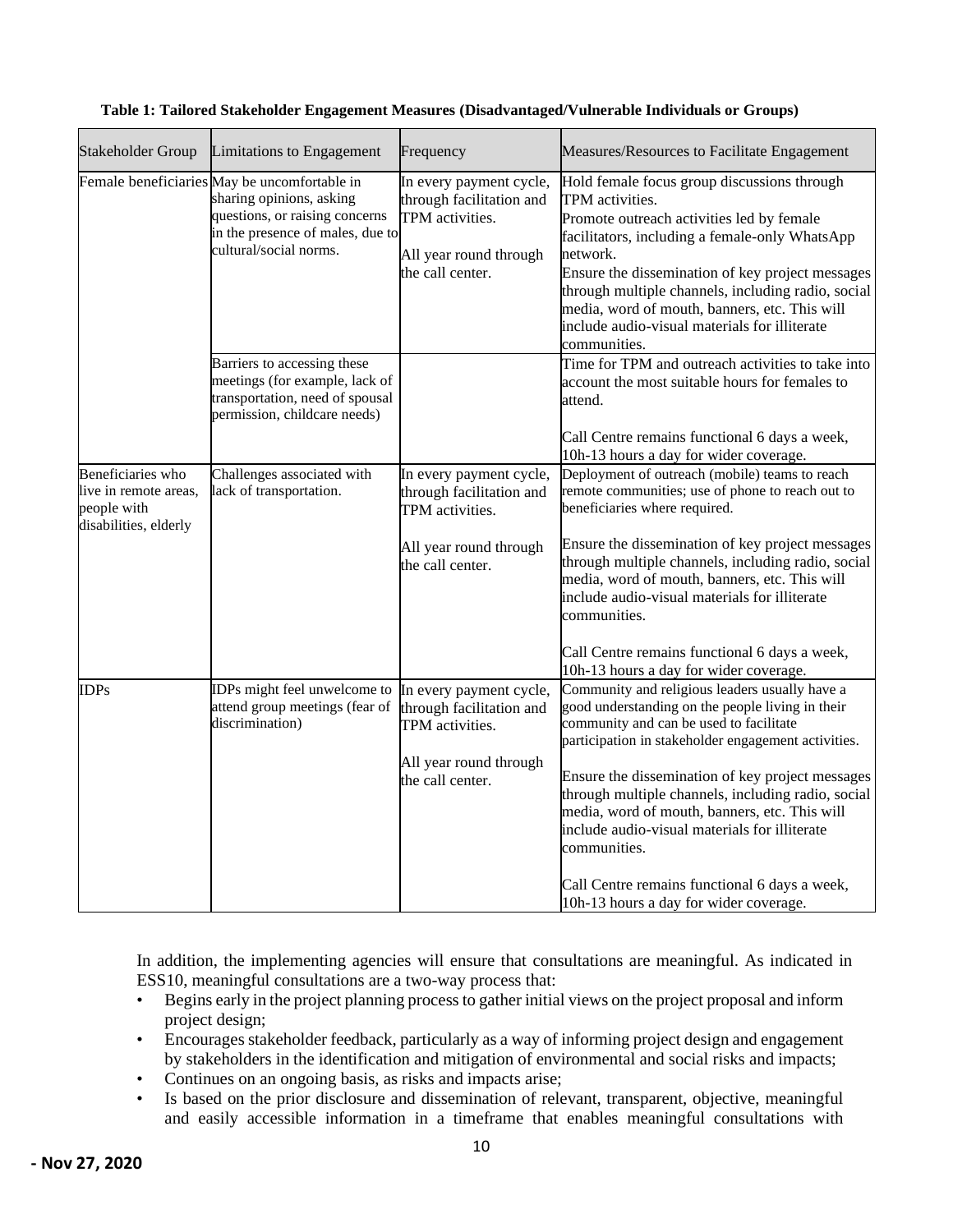stakeholders in a culturally appropriate format, in relevant local language(s) and is understandable to stakeholders;

- Considers and responds to feedback.
- Supports active and inclusive engagement with project-affected parties.
- Is free of external manipulation, interference, coercion, discrimination, and intimidation
- Is documented and disclosed.

<span id="page-11-0"></span>Summary of Project Stakeholder Needs

As mentioned previously, stakeholder needs assessment was not carried out due to the emergency nature of the project, however, this will be conducted during the first months of project effectiveness. Each project and subproject will be discussed and agreed at the first stage of each sub-project cycle during series of stakeholder consultations, including: prescreening, screening and project identification to draft ESMP or subproject proposal. Stakeholder needs will be based on each subproject and prioritized according to project criteria for the affected people and other non-affected people, CT program beneficiaries, SWF families, families with pregnant and lactating women and children and others, to ensure improving nutrition and food security of the most vulnerable group to malnutrition during COVID-19, the summary of the consultation with plan will be included to ESMP.

Each subproject will be assessed and scrutinized according to the needs and potential risks and levels. The risk management plan and ESCP will be developed according to the subproject risk level and approved by UNDP, UNICEF and the World Bank.

### <span id="page-11-1"></span>Stakeholder Engagement Program

### <span id="page-11-2"></span>Purpose and timing of stakeholder engagement program

UNDP and UNICEF are committed to ensuring meaningful, effective and informed participation of stakeholders and partners according to the program or project cycle which include early planning, problem identification and project or program design. Effective stakeholder engagement and participation enable easy project acceptance and local community ownership and empowerment of the social, environmental, OHS sustainability and benefit-sharing. These will lead to full participation and achieving the project's outcomes and outputs with support of all stakeholders and reduce disagreement and conflict and support human rights and social and environmental protection at the same time.

UNDP, UNICEF and its partners will ensure the stakeholder analysis and engagement plan are effectively and sufficiently implemented in the project cycles.

### **4.1.1 UNICEF Stakeholder Engagement Components**

The CT component will maintain the same stakeholder engagement interventions as in the ongoing project (ECRP), where the consultation with beneficiaries and stakeholders happens continuously through Facilitation, Third party monitoring surveys and GM.

### **4.1.2 UNDP Stakeholder Engagement Components:**

**A. Stakeholder Engagement Analysis**: requires involving and full participation of key stakeholder groups and communities from the project planning till the monitoring and evaluation phases. The identification of stakeholders and early consultations with primary target groups help to identify the various stakeholder representatives for the community committees in future. Also, this process covers consultation with all stakeholder groups interests and needs with consideration to the gender, ethnicity, and direct and indirect affected groups by the project or intervention.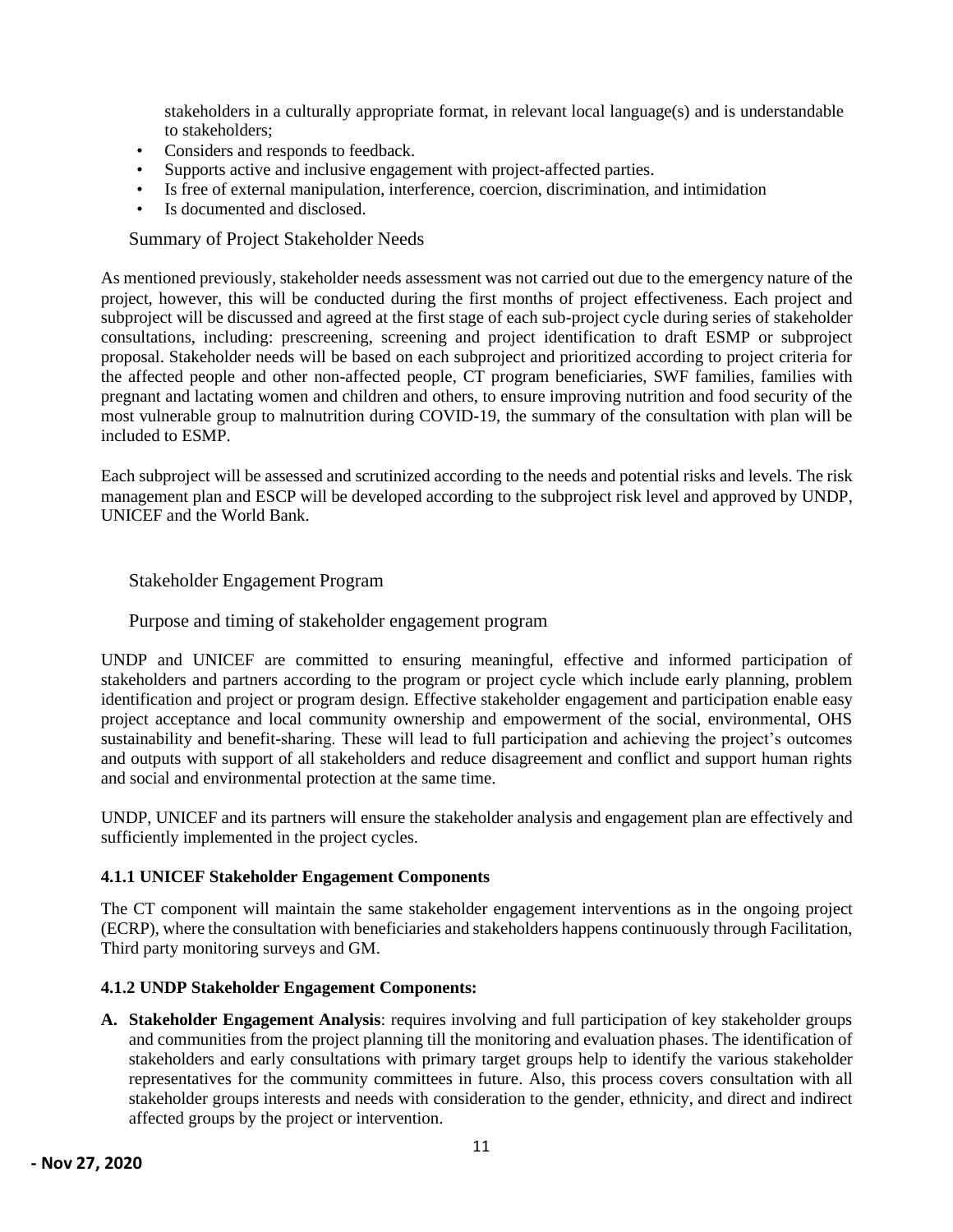**B. Stakeholder Engagement Plan**: is dependent upon the findings of the stakeholder engagement analysis and consultations during the need assessment and planning phase which it will be carried out at target groups' location at the need assessment , aligned to the human rights-based and inclusive approaches, social-related issues, disability, age, ethnicity. The Stakeholder engagement methodology and plan and approaches should be sensitive and adaptable to the different target groups or local communities who involve in the project, to ensure their active participations and consultations. Besides gender related issues should be mainstreamed and centralized such as Gender, youth, elderly, marginalized/ IDPs/migrant groups and people with disability.

Different project components and implementation activities, potential risks and monitoring issues should be discussed transparently and involve the participation of identified stakeholder groups. The community committee should be elected with consideration to diversity inclusion of men, women, children and marginalized groups.

**C. Stakeholder Grievance Mechanism (GM)**: UNDP is committed to strong stakeholder engagement and accountable to stakeholder Response Mechanism (GM) that supports the project-affected people and UNDP's partners and others to collaboratively address grievance, risks complaints and disagreements related to social, environmental and OHS impacts and standards. UNDP with its partners adhere to followup and respond immediately to any complaints within an agreed time between 15-30 days by SFD and PWP. The project partners (UNDP, SFD, PWP, TPM and WB) will discuss a common Management Information System (MIS) that allow to analysis and improve the grievance, complaints, accidents and reporting mechanisms, with high confidentiality and anonymity considerations. The project partners have designated staff with expertise in safeguard, gender, GBV and confidentiality, in additional to the Third Monitor Party (TMP) conducts its quarterly report from the local communities.

UNDP with its implementing partners have designated gender and GBV focal points to follow-up and monitor the project impacts and safeguard the community and affected groups from gender discrimination and GBV risks.

#### **Diagram 1: Stakeholder Grievance Mechanism and Closure**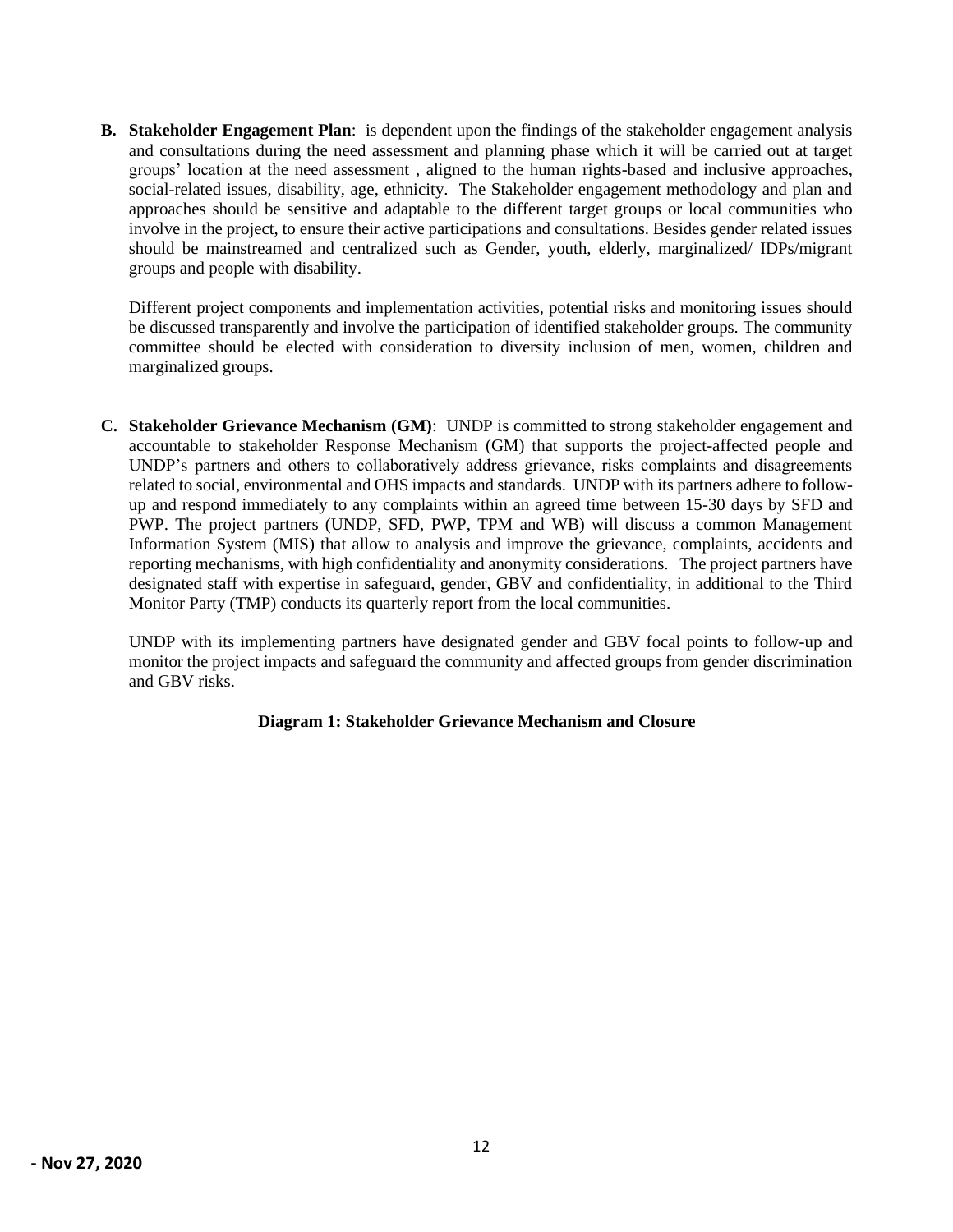

<span id="page-13-0"></span>Utilizing YECRP Systems in Place for Stakeholder Engagement

The ECRP has an existing stakeholder engagement system which will continue to be implemented in the current project. Engagement with beneficiaries and communities are conducted on an ongoing basis, through the GM functional all year round, and every payment cycle, through facilitation and TPM mechanisms.<sup>7</sup>

For the UNDP components, meaningful stakeholder engagement is required by PWP and SFD to ensure full participation in project intervention by all communities and individuals. The updated Standard Operating Procedures (SOPs) of both Responsible Parties include procedures for community and stakeholder engagement within their project cycles as a key component of project identification, design and implementation, and describe a key component of the longer-term sustainability strategy for operations and maintenance. The ECRP has an existing system that will utilize and improve the SEP with below mentioned:

- Community committees are set up at the onset of project at the identification and design phase and play a key role in supporting field teams, facilitating implementation and in the sustainability of community assets that are built through subprojects, after project closure. To sustain such community participation and engagement, subprojects include provisions to set up such community committees and provide resources for training whenever required.
- The principles for sub-project cycle identification, development, and management specify that communities are involved from the outset in the selection and design phases, through project closure.
- Engage communities earlier and reduce potential risks of conflicts between stakeholders over subprojects a careful selection criterion was developed by UNDP and Responsible Parties. While laying out an objective set of criteria, and national data-based distress index, communities are also called upon to participate at the municipal level to engage in prioritization of community projects and identification of beneficiaries.

<sup>&</sup>lt;sup>7</sup> Labour arrangements are covered in the Labour Management Plan.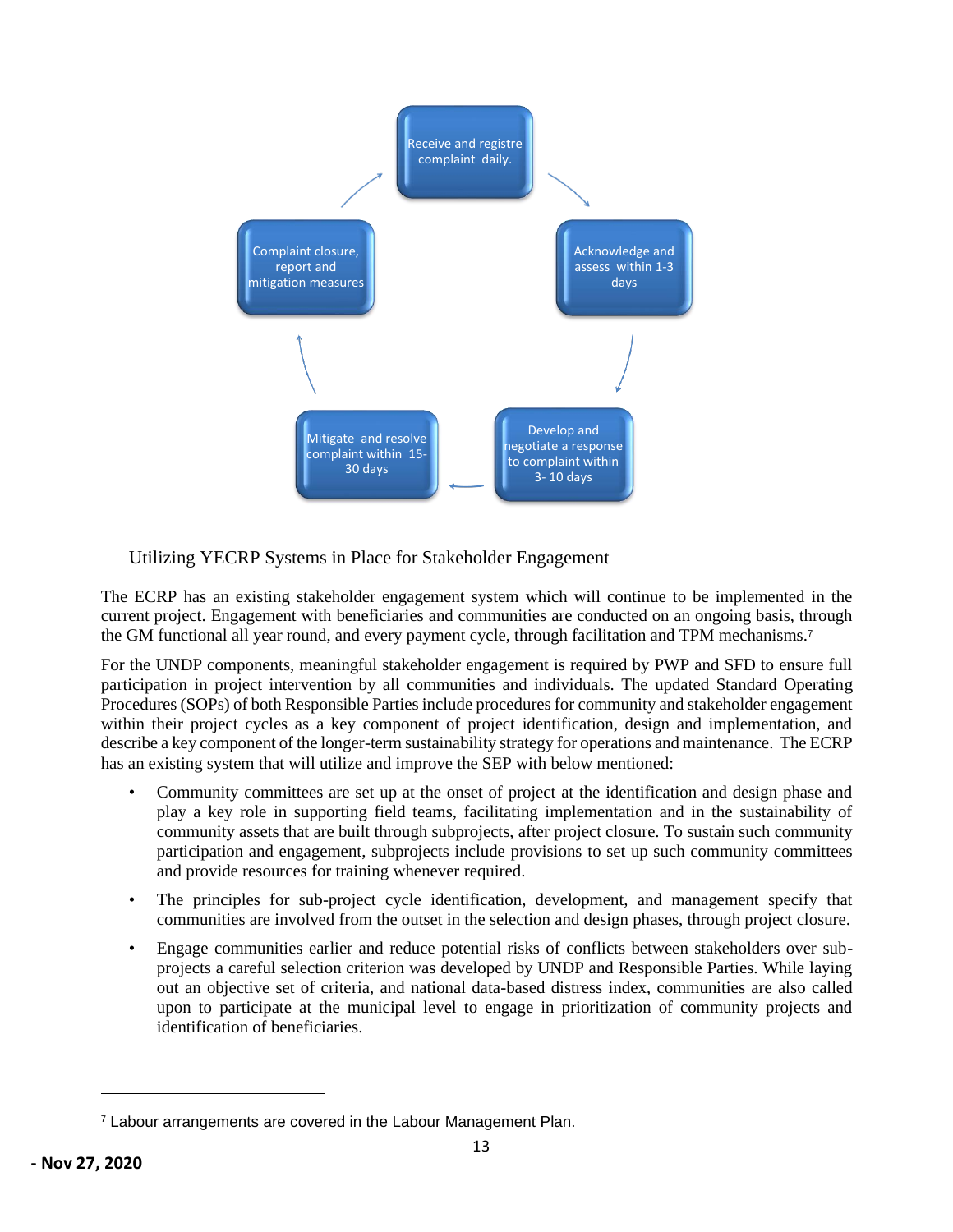- Subprojects must meet the basic needs according to poverty and service needs provided in national indicators. Priority is given to poorer communities. Data provided through national indicators, community groups are consulted to identify who will benefit from sub-projects, in this way stakeholders themselves are involved in the selection and decision of who benefits from sub-projects;
- Both institutions (SFD and PWP) include gender mainstreaming, GBV and SEA/SH provisions as a means to ensuring equal participation of all stakeholders in subprojects and provide opportunities to improve women's participation in decision-making as indicated in the above section on project impacts and risk, gender section. In addition to develop an action plan to build the capacity on the social safeguard requirements on gender, GBV and SEA;
- The TPM also helps ensure stakeholders have been duly consulted and monitors their level of satisfaction with the ECRP project including with the sub-project selection criteria. TPM surveys have verified implementation of planned interventions, adherence to agreed implementation procedures, quality of implemented interventions, beneficiaries and community satisfaction on various aspects of project interventions and its effects/impacts on targeted beneficiaries and communities. Women and men, youth are interviewed separately to enable meaningful participation by marginalized groups; and
- ESMF stakeholder consultations well noted the need for strengthened and ongoing stakeholder engagement, bringing together the various stakeholders more regularly as true partners to help identify solutions to the challenges faced by the project. Stakeholder engagement will continue to be a priority of the project and project partners will continue to explore new and effective means to deliver on this commitment. Each sub-project should include a budget line for stakeholder engagement and training.

In nutshell, UNDP and its partners' experience and knowledge and capacity will ensure together we meet the purpose and ensure timely implementation of the SEP.

For the UNICEF component, the ESPECRP project will maintain a similar ECRP stakeholder engagement system as described in section 2, with continuous monitoring and efforts being made to further strengthen the mechanisms which have already been established.

- Engagement mechanisms will maintain the regular contact with beneficiaries, local actors and other stakeholders, prior, during and after the payment period, through facilitation and TPM activities;
- Efforts will continue to be placed to increase the involvement of females, seeking innovative mechanisms to address barriers to female involvement due to the existing socio-cultural norms;
- The GM will remain functional across the year, giving beneficiaries and non-beneficiaries an ongoing opportunity to provide their feedback to the project. Further efforts will continue to be placed on increasing beneficiaries' awareness about the GM channels and encourage them to file their complaints;
- TPM activities will continue to take place, with involvement of beneficiaries and other stakeholders, to collect their feedback on the different project processes.

<span id="page-14-0"></span>Proposed Strategy for Information Disclosure

During Project implementation, the implementing agencies will disclose information on the content of the project as well as related processes to targeted stakeholder audiences. Key dates for information disclosure are at the start of the project, at mid-term as well as at the end of the lifespan of the project.

Formats of information disclosure are a combination of different channels as found suitable for each specific project component. These can include face-to-face meetings where applicable, accompanied by information shared vie radio, television, newspapers, posters, brochures and leaflets as well as via websites and social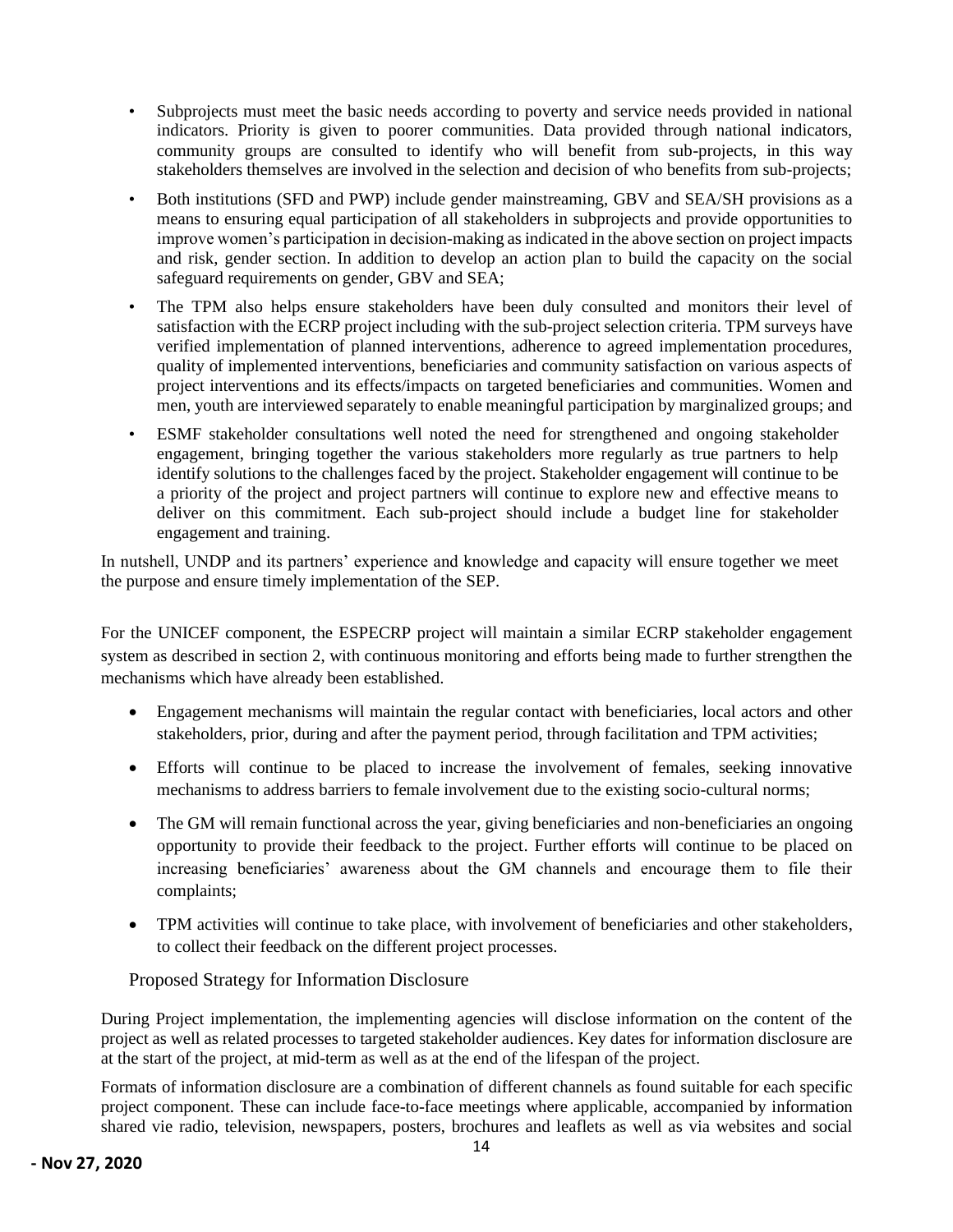media. Information disclosure formats will be determined in discussion between the two agencies and the implementing partners SFD and PWP, following Project effectiveness.

#### <span id="page-15-0"></span>**UNDP**

UNDP works closely with its partners (SFD and PWP) to implement the following:

- Creating two-way communications among affected, other interesting and disadvantaged people Distribute information to Government officials, NGOs, Local Government, and organisations/agencies.
- Continuous and regular coordination and follow up with project partners such as IPs, other UN agenices and Clusters to brief on projects.
- During the Initial phase Informing the communities on the consultation process (by phone, face to face meetings, group discussion meetings), conduct field survey in coordination with communities - Inform them on the Overall Project Objectives , the sectors of interventions, available budget, methods for selection of intervention, importance of participation of all members including women, IDPs, vulnerable individuals or groups and marginalized groups if any.
- Encouraging local communities to share their views and feedback freely on targeted baseline information and build robust relationships with communities.
- Recording and documenting any community's responses and concerns during the screening, assessment, management, implementation and monitoring and evaluation consultations.
- Encouraging the community to use GRM tools such as (mailbox, telephone, emails and others), including for use on negative impacts and providing training on how to submit confidential complaints.
- Raise awareness against COVID-19 and other health risks (such as Cholera) and the preventive measures.
- Community Social Agreements that define the roles & responsibilities of the communities towards Health & Safety of the communities.
- Enhance community participatory monitoring
- IPs applying different techniques of consultations against discrimination and adapted to local traditions, norms, gender, age and ethnicity.

### <span id="page-15-1"></span>**UNICEF**

- Continuous and regular coordination and follow up with project partners such as IPs, other UN agenices and Clusters to brief on projects.
- Ensuring the implementation of a comprehensive communication strategy where project parameters, payment locations and payment dates, as well as GRM and fraud awareness messaging is disseminated using a combination of channels.
- Recording and documenting beneficiaries and other stakeholder's responses and concerns during the monitoring and evaluation consultations.
- Encouraging beneficiaries and the community to use GRM channels.
- Raise awareness against COVID-19 and other health risks (such as Cholera) and the preventive measures.
- Creating two-way communications between UNICEF and broad community using social media;

### <span id="page-15-2"></span>Proposed Strategy for Consultation

Given that all interventions in the ESPECRP project are the same as in the current UNDP project (ECRP), consultations with beneficiaries and stakeholders will occur in a similar manner, i.e. where community committees are established for targeted areas including representatives of all groups (men, women, IDPs, disadvantaged groups) in the process and then intervention areas/locations prioritized dependent upon the needs and expected benefits for the society. – in this regard, each sub- project will determine in which general location the stakeholder engagement plan will be rolled-out in. Continuous monitoring will be undertaken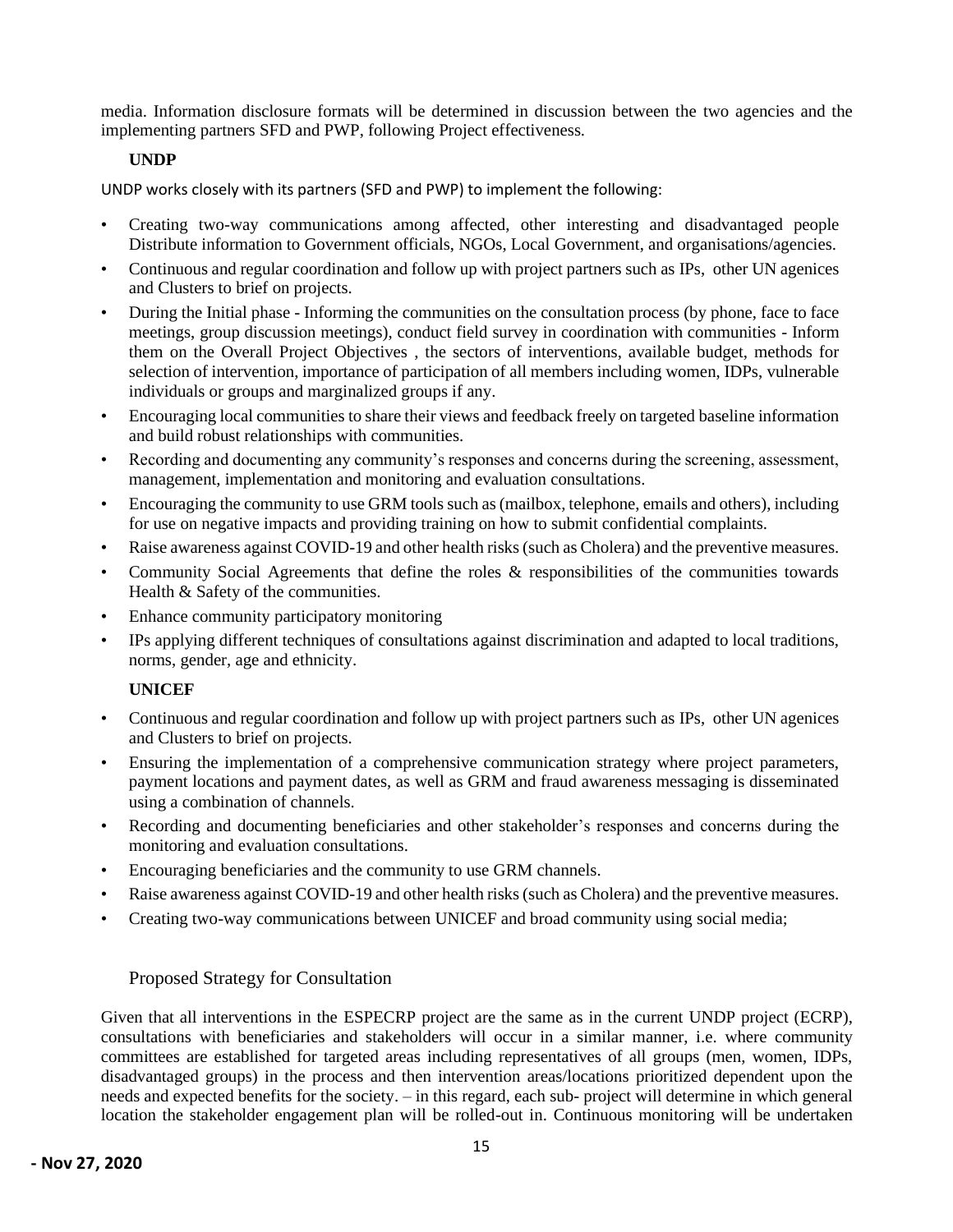through third party monitoring surveys and GM, in addition to the IPs' staff and community members (through participatory monitoring approach).

| <b>Sub-Project phase</b>                                                    | List of information to                                                                                                       | <b>Methods</b>                                                                                                                            | <b>Target group</b>                                                                                                                                           | <b>Responsibility</b>                                                                       |
|-----------------------------------------------------------------------------|------------------------------------------------------------------------------------------------------------------------------|-------------------------------------------------------------------------------------------------------------------------------------------|---------------------------------------------------------------------------------------------------------------------------------------------------------------|---------------------------------------------------------------------------------------------|
|                                                                             | be disclosed                                                                                                                 |                                                                                                                                           |                                                                                                                                                               |                                                                                             |
| <b>Project Identification,</b><br><b>Screening and</b><br><b>Assessment</b> | <b>ESMP</b> document<br>includes area, target<br>group, estimated cost,<br>GM/CHM, ESFM, ES<br>& OHS risks<br>management and | Participatory methods,<br>door to door/social<br>distance meetings,<br>public consultations,<br>documentations                            | Affected groups and interested<br>groups: men, women, youth,<br>elderly, people with disability,<br>disadvantage groups,<br>migrant/IDP people,<br>NGOs/CBOs, | UNDP through IPs                                                                            |
|                                                                             | mitigation plans,<br>GBV/SEA/ gender<br>mitigation/prevention<br>plan.                                                       | Awareness sessions/<br>training for Gender/<br>GBV and SH, GRM and<br>complaint' channels/<br>confidentiality and<br>anonymity complaints | Affected people, marginalized<br>and women groups, MFIs and<br>MSMEs and community<br>committee                                                               | UNDP and IPs and<br>Safeguard and Gender<br>specialists                                     |
| <b>Implementation and</b><br><b>Monitoring</b>                              | Updated on<br>implementation of<br>subproject, SEA and                                                                       | Field visits/ FGD public<br>and Community<br>Consultations                                                                                | Affected/disadvantaged target<br>groups, community committee                                                                                                  | <b>UNDP</b>                                                                                 |
|                                                                             | GBV preventions,<br>GRM types and closure,<br>accidents and LMP,<br>environmental and<br>mitigations, qualitative            | Consultations/ FGD,<br>daily meeting/field<br>visits, GRM cases and<br>accidents' reports and<br>updates                                  | Affected groups (include Sub-<br>component 2.1, 2.2 and 2.3)<br>and community committee,<br>contractors, injured and<br>complained people                     | UNDP and IPs'<br>Safeguard specialists,<br>field offices                                    |
|                                                                             | impact indicators                                                                                                            | GRM/incidents, GBV<br>and SH prevention/<br>referral pathways and<br>daily monthly/ biweekly<br>reports                                   | Community committees, and<br>GBV and SEA/SH survivors                                                                                                         | UNDP, IPs, gender,<br>GRM and safeguard<br>specialist, and Gender<br>focal points at fields |
| <b>Evaluation and close</b>                                                 | M&E Spot-Checks<br>where accessible; Third<br>Party Monitoring<br>Report, documentations                                     | FGD with beneficiaries<br>and non-beneficiaries                                                                                           | Affected,<br>interested/disadvantages and<br>non-beneficiaries, local<br>NGO/CBOs and local<br>government                                                     | <b>UNDP</b> with hired<br>TPM and IPs                                                       |

**Table 2: UNDP proposed Strategy for Information Disclosed and Consultation<sup>8</sup>**

The implementing partners will apply multiple methods and techniques (see table 2 above) to consult and communicate with stakeholder groups which are verified according to the location, targeted groups, such as:

- Semi structural and door to door Interviews with stakeholders and relevant organization;
- Hard and soft Surveys and questionnaires.
- Public meetings, workshops, and/or focus group.
- Participatory methods and approaches.
- Other traditional mechanisms for consultation and decision making.
- Stakeholder engagement events and consultations will be applied to receive any comments may raise during individual meetings, group meetings, and community sessions.
- During the project cycle the meetings will be continuously are organized during the project identifications, screening, assessment, management and reporting and evaluation phases.
- During the COVID 19 the prevention measures of social distance will apply to have telecommunication, or meeting with specific number of people and door to door discussion during the stakeholder consultations.

<sup>8</sup> UNDP and IPs imply all COVID19 prevention measures in all their activities.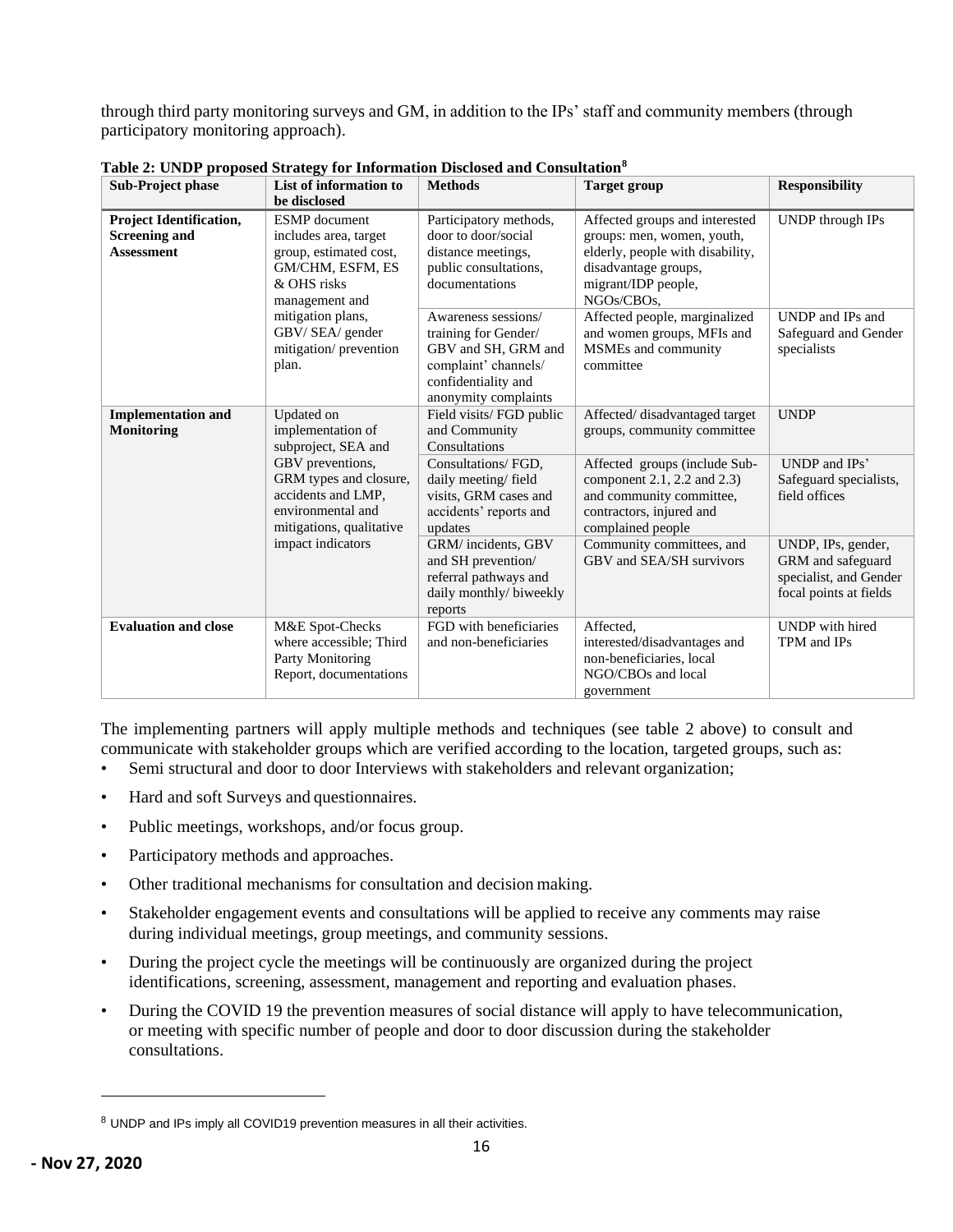- According to the stakeholder groups knowledge ability to read and write, the communication techniques of the data collection, and feedback and comments will be decided jointly; and
- IPs will document any consultation via written report, photos and short video is possible. Besides consideration to the gender segregation in public consultations to ensure women are participated freely and no discrimination among different stakeholders.

| <b>Project Stage</b>                      | List of information to<br>be disclosed                                 | <b>Methods Proposed</b>                                                                                                                                                                                                                 | <b>Target Stakeholders</b>                               | <b>Responsibilities</b>                                                          |
|-------------------------------------------|------------------------------------------------------------------------|-----------------------------------------------------------------------------------------------------------------------------------------------------------------------------------------------------------------------------------------|----------------------------------------------------------|----------------------------------------------------------------------------------|
| Prior and during<br>each payment<br>cycle | CT project parameters,<br>location and dates of<br>payments, GM, Fraud | Official meetings and<br>official letters                                                                                                                                                                                               | Central level authorities and<br>Governors               | <b>UNICEF</b>                                                                    |
|                                           | and SEA prevention,<br>COVID-19 measures                               | Official meetings and<br>official letters; Facilitation<br>meetings                                                                                                                                                                     | Governorate and district<br>level authorities            | <b>UNICEF/SFD</b><br>Facilitation<br>through<br>Organization                     |
|                                           |                                                                        | Community meetings,<br>Community influencers and<br>leaders (word of mouth),<br>Radio, Social Media<br>(Facebook, Twitter,<br>WhatsApp), Friday<br>Speeches (by Imams), GM,<br>Printouts including banners,<br>cards, posters, leaflets | Local actors, Community<br>members, SWF<br>beneficiaries | <b>UNICEF/SFD</b><br>Facilitation<br>through<br>Organization and GM<br>personnel |
|                                           |                                                                        | Progress updates                                                                                                                                                                                                                        | <b>Consultative Committee</b><br>members                 | <b>UNICEF</b>                                                                    |
| Between<br>payment cycles<br>$(non-$      | CT project parameters,<br>Fraud and SEA<br>prevention, COVID-          | <b>GM</b>                                                                                                                                                                                                                               | Community members, SWF<br>beneficiaries                  | <b>UNICEF/SFD</b><br><b>GM</b><br>through<br>personnel                           |
| implementation<br>phase)                  | 19 measures                                                            | Progress updates                                                                                                                                                                                                                        | <b>Consultative Committee</b><br>members                 | <b>UNICEF</b>                                                                    |

**Table 3: UNICEF Proposed Strategy for Information Disclosure and Consultation**

• During the implementation of this strategy, the project will strictly comply with the necessary COVID-19 preventative measures including maintaining adequate physical distancing, ensuring the use of masks or face coverings by all participants in the meetings, adopt the regular use of hand sanitiser and conduct meetings preferably outdoors and with a small number of participants.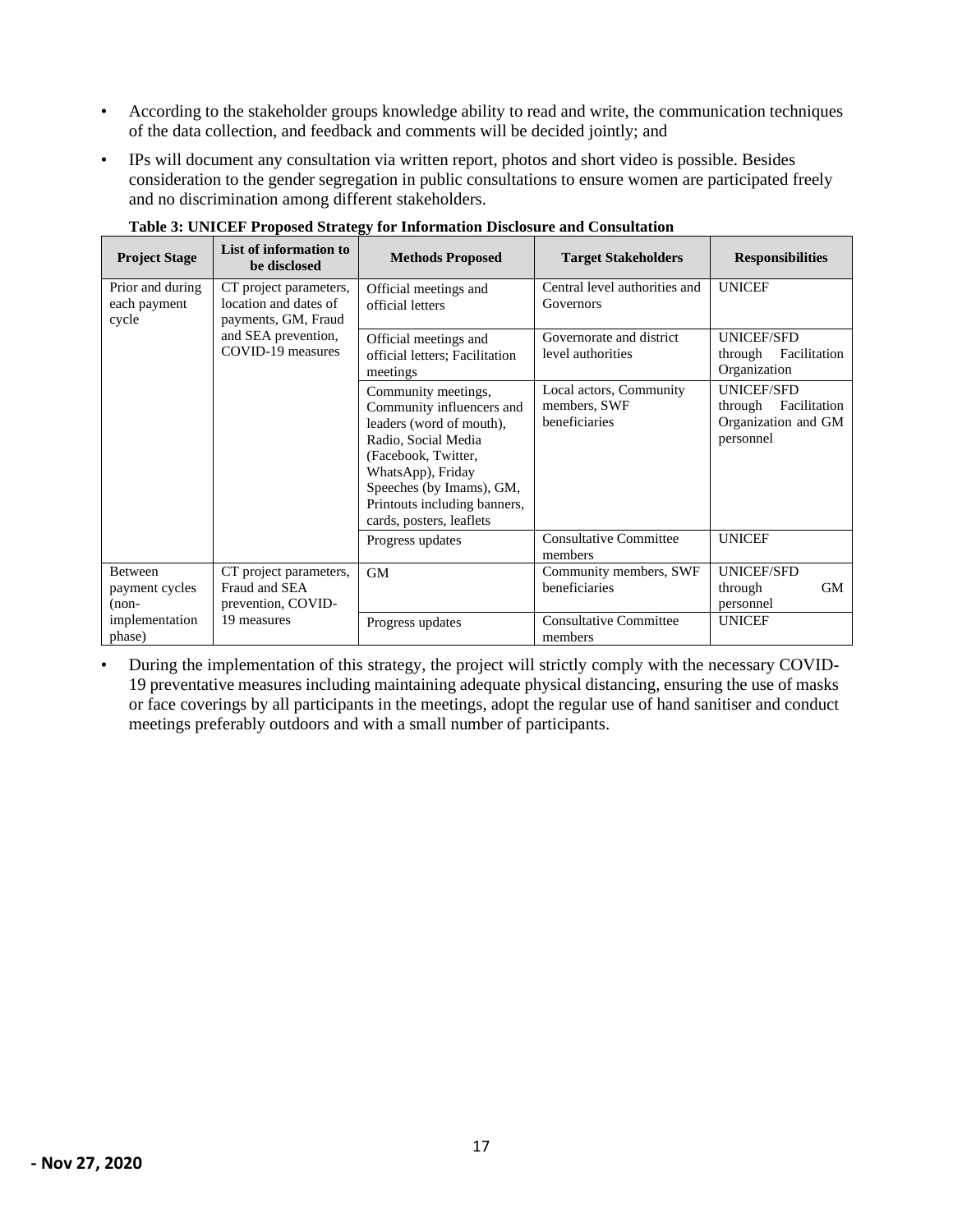<span id="page-18-0"></span>Proposed Strategy to Incorporate the Views of Vulnerable Groups

**UNICEF, UNDP and the Implementing Partners** will apply the following principles for stakeholder engagement:

- **Free and full participation:** public consultations for the project will continue during the whole project lifecycle from preparation through implementation. Stakeholder engagement will be free of manipulation, interface, coercion, and intimidation.
- **Two-way communication approaches and Informed participation and feedback:** information will be provided and widely distributed among all stakeholders in an appropriate format; conducted based on timely, relevant, understandable, and accessible information related to the project. Through continual meeting and encourage feedback from the stakeholder groups and also provide hotline, mailbox to provide any comments with high confidentiality.
- **Inclusiveness and Do NO HARM:** stakeholder identification is undertaken to support better communications and building effective relationships. The participation process for the projects is inclusive. All stakeholders are always encouraged to be involved in the consultation process. Equal access to information is provided to all stakeholders. Sensitivity to stakeholders' needs is the key principle underlying the selection of engagement methods.
- **Separated, private and face to face consultations:** Special attention is given to vulnerable and minority groups particularly women headed households, youth, elderly, people with disabilities and the cultural sensitivities of diverse ethnic groups; and
- **Periodically and various meeting type:** there are various types of individual, small group meetings public gather, face to face private meeting all be used depend on the location and the needs of stakeholder groups and their opinions are taken and discussed with the other group within the community.

### <span id="page-18-1"></span>**Timelines**

UNDP, UNICEF and the Implementing Partners are committed to ensuring proper communication and appropriate information disclosure through the continuous consultations and meetings with stakeholder groups.

For UNDP, this will happen as follows:

- Daily with IPs' field staff and supervisor meet with sub-project' Community Committee, affected people (subcomponent 2.1, 2.2 and 2.3);
- Periodically bi-weekly, monthly and quarterly visits by safeguard, Gender/GBV focal point, IP management staff;
- UNDP and TPM will conduct inceptions and field visits;
- Urgently and immediately, in case any complaints, GM and incidents happened; and
- All GM complaints and cases should be mitigated and treated within two weeks according to the Complaints Handling Mechanism (CHM). Also, the developed IMS will also alert if complains are in need to be treated immediately based on the urgently of the issues and concerns.

For the CT component, UNICEF/SFD will adopt the same timeline used during the current ECRP, with stakeholder engagement happening before and during the payment period through facilitation, TPM and PDM activities conducted prior, during and after the payment period; and a functional GM through which grievances will be immediately analyzed and acted upon within the timeline defined by the relevant protocols.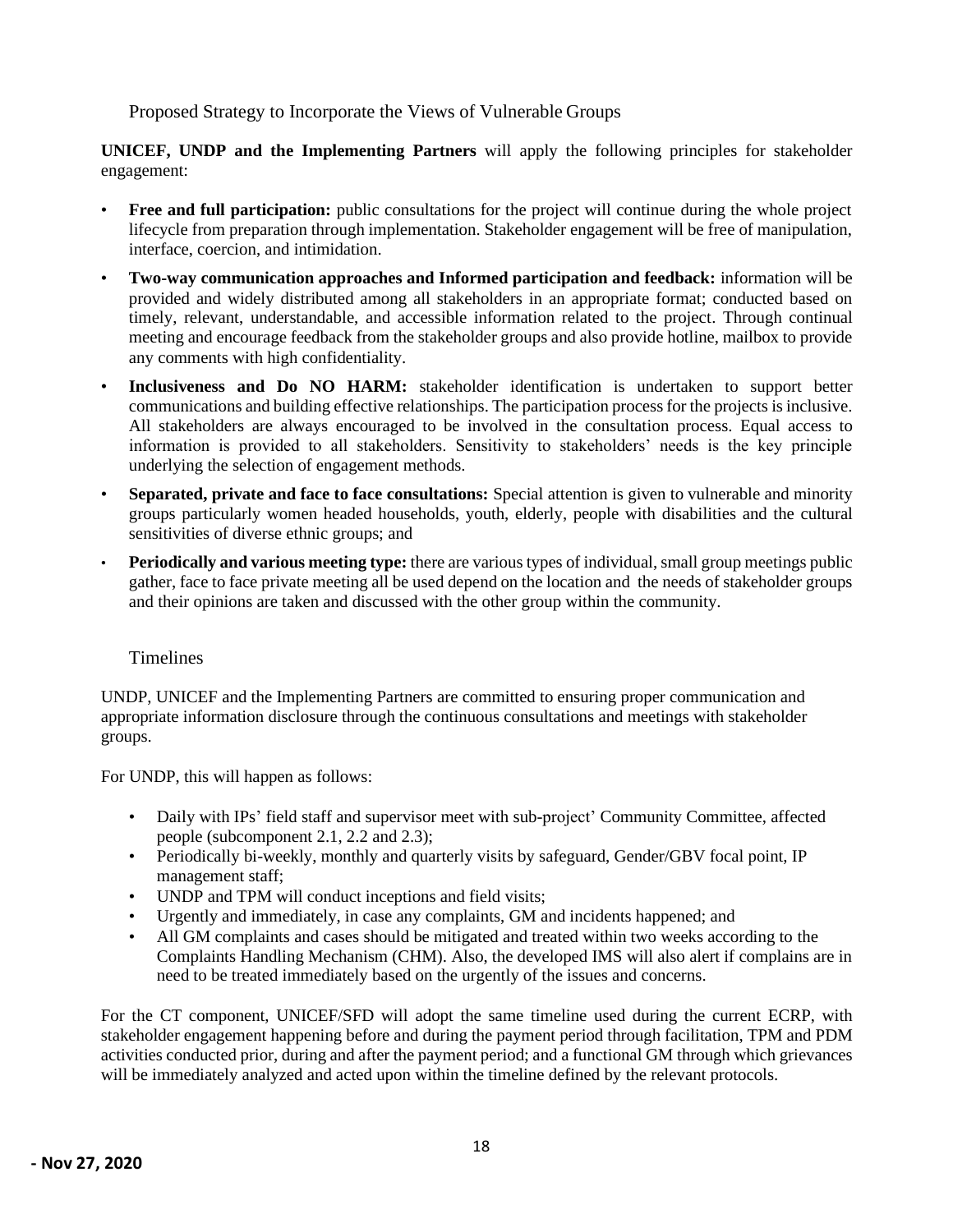### <span id="page-19-0"></span>Review of Comments and Future Phases of Project

The project's implementing partners, UNICEF and UNDP will gather the stakeholder's written and oral comments to the CHM and Grievance Response Mechanism (GM), established in UNICEF, SFD and PWP during project implementation. In addition, UNDP will develop a MIS system to categories all GMs complaints according to issues and the time of response. UNICEF, UNDP and IPs agree to ensure all GM complaints be treated in accordance with good faith, natural justice and fairness and be resolved as per the existing protocol<sup>9</sup>.. Unless particular cases are required to be handled through a judicial/legal process. In addition, the project will provide urgent responses to critical cases. UNICEF, UNDP and the Implementing Partners will develop an agreed common MIS system that will allow transparency and accountability for reviewing stakeholders' concerns. The IPs will provide hotline and telephone services for responding to immediate and urgent concerns or needs during the implementation phase.

<span id="page-19-1"></span>Resources and Responsibilities for implementing stakeholder engagement activities

### <span id="page-19-2"></span>**Resources**

UNDP and UNICEF will be responsible for managing the project over a two year-period . UNDP will work with collaboration with SFD and PWP and UNICEF will work with SFD. UNPD and UNICEF will improve the capacity of the implementing partners to implement the stakeholder engagement and social safeguard related issues effectively and ensure participation of the stakeholders through all project activities with budget allocation.

UNDP will hire a Third-Party Monitoring (TPM) to develop respective agency-run call-centers, ensuring IPs have contact email and mobile telephones to receive complaints at any time.

For the CT component, UNICEF and SFD will be engaged in facilitation, TPM and GM costs as per the contracts issued with the service providers in order to reach the service the SWF beneficiaries.

### <span id="page-19-3"></span>Grievance Mechanism

All responsible Parties have a grievance mechanism or what so called – Complaints Handling Mechanism (CHM) in place and have previous experience of working in Yemen as guided by UNDP, UNICEF and by World Bank rules and regulations.

### <span id="page-19-4"></span>UNDP

A complaint in the GM ensures stakeholders can express dissatisfaction about the standard or quality of the Responsible Party's activities. Additionally, it allows identification of any negative and lack of actions taken by either of the Responsible Party or their partners that directly or indirectly cause distress to the affected beneficiary or any other party. Complaints can be received through complaints box at subprojects sites, face to face to designated field or GM officer, through telephone or fax numbers as well as emails, all complaints will be shared and disseminated before implementation phases. There is a CHM established within the ECRP which it will be improved and adapted to the ESPECRP to address Gender and GBV/SEA complaints under responsibility of gender focal points and report to gender officer, in coordination to GM and safeguard officers. SFD, SMEPs and PWP will be adopting new GM classification to ensure gender/ GBV and SEA are included. The updated CHM will receive complaints via different channels such as call centre, text, complaint box,

 $9$  the majority of grievances take 1 – 15 days to be addressed while others may take over 30 days specially if had to be escalated to official legislative channels or investigated by a third-party.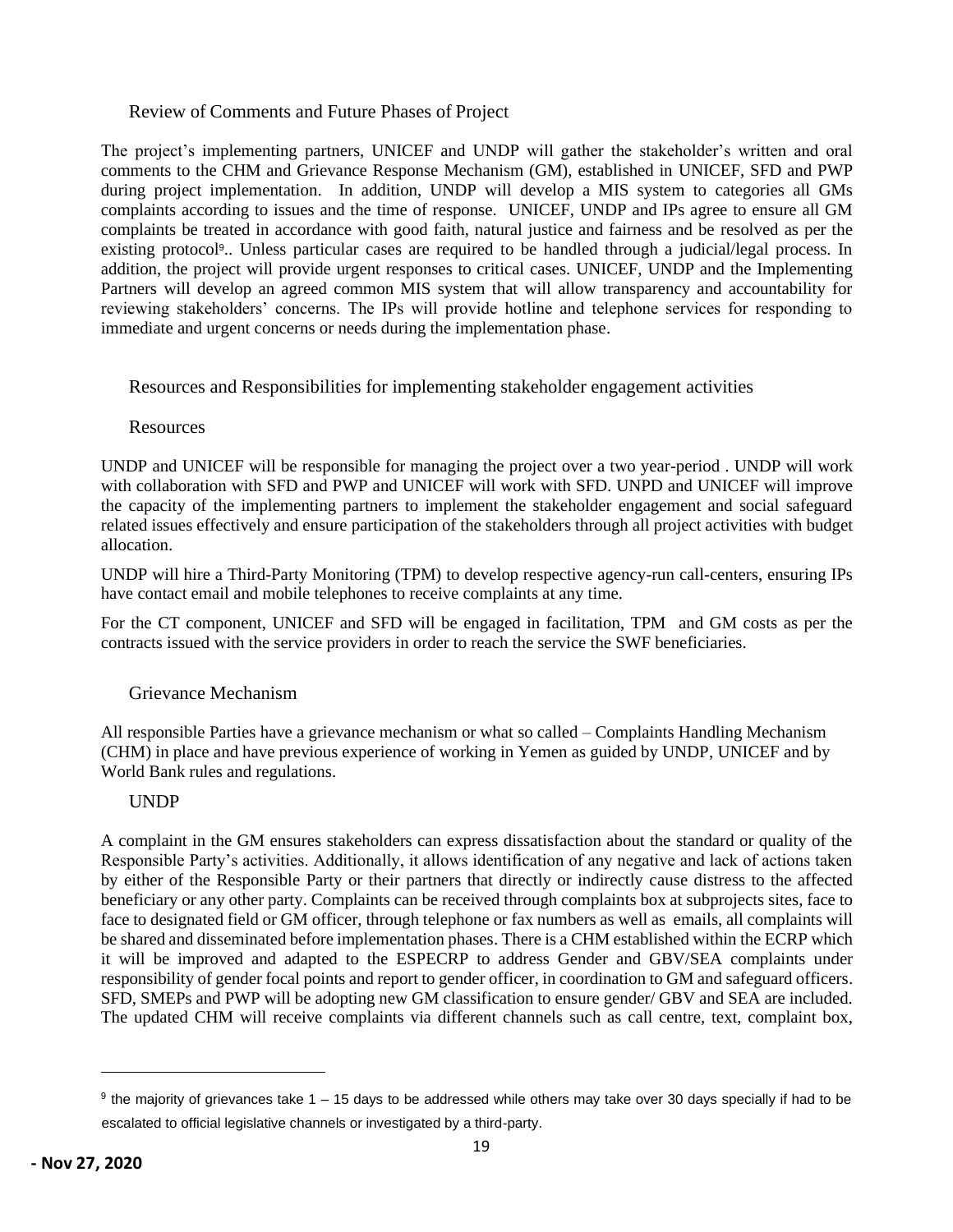telephone, WhatsApp, and Email which are well registered, mitigated, monitored, and closed within 15 days. The objectives of CHM are as follows:

1. Improve accountability to UNDP, SFD, SMEPS and PWP and their beneficiaries for Sub- component 2.1, 2.2 and 2.3;

2. Increase the level of beneficiaries' satisfaction with the delivery of services and enhance the relationship between beneficiaries and IPs (SFD, SMEPS and PWP);

3. Provide an efficient, fair and accessible mechanisms for resolving beneficiaries/partners complaints.

4. Guide SFD, SMEPS and PWP staff in handling complaints with specialised staff at the field and office such as gender, GRM and ES and OHS safeguard; and

5. Allow to rectify mistakes, raise alertness to problems, and continuously learn and improve.

The CHM is characterized by a number of important features, including the following:

1. Protect beneficiaries /partners rights to comment and complain.

2. Neutrality and equity while handling complaints.

3. Timing: short cycle, quick response to the critical complaints.

4. Transparency: Partners will be aware of the procedures; understand its purpose, have sufficient information on how to access it and understand how it works.

5. Confidentiality: Create an environment in which people feel comfortable to raise concerns and grievances or stand in witness. Confidentiality assures that any information given is restricted to a limited number of people and that it is not disseminated widely, therefore offering an element of protection and security to the complainant; and

6. Accessibility: The CHM will be easily accessed by as many people as possible within any stakeholder in the place where projects are being implemented.

UNDP's corporate Stakeholder Response Mechanism (SRM) is intended to supplement the CHM of the Responsible Parties throughout the project cycle. The SRM provides an additional, formal avenue for stakeholders to engage with UNDP when they believe that the project may have adverse social or environmental impacts on them; they have raised their concerns with the Responsible Parties, and they have not been satisfied with the response through the CHM process. The SRM provides a way for UNDP to address these situations systematically, predictably and transparently.

#### **UNDP's SRM is intended to:**

- Improve environmental and social outcomes for local communities and other stakeholders affected by UNDP projects;
- Enhance UNDP's ability to manage risks related to its Social and Environmental Standards, in order to avoid or mitigate social and environmental impacts;
- Ensure that UNDP responds to the concerns of project stakeholders with regards to social and environmental risks and impacts;
- Ensure feedback and operational learning from the SRM, by integrating SRM requests, responses and results into UNDP's results-based management, quality assurance processes;
- Submission monthly report on GRM by the two responsible parties to UNDP and the issues of complaints and duration of HCM are monitored by UNDP and TPM;
- Reflect and advance best practices among social and environmental grievance resolution processes to be a regular, integrated part of project management; and
- UNDP will hire TPM to develop a MIS system and on hotline calling centre to receive any complaints in addition to responsible partners MIS systems as below.
- Table 4: GRM/GM CHM for YECRP and ESPECRP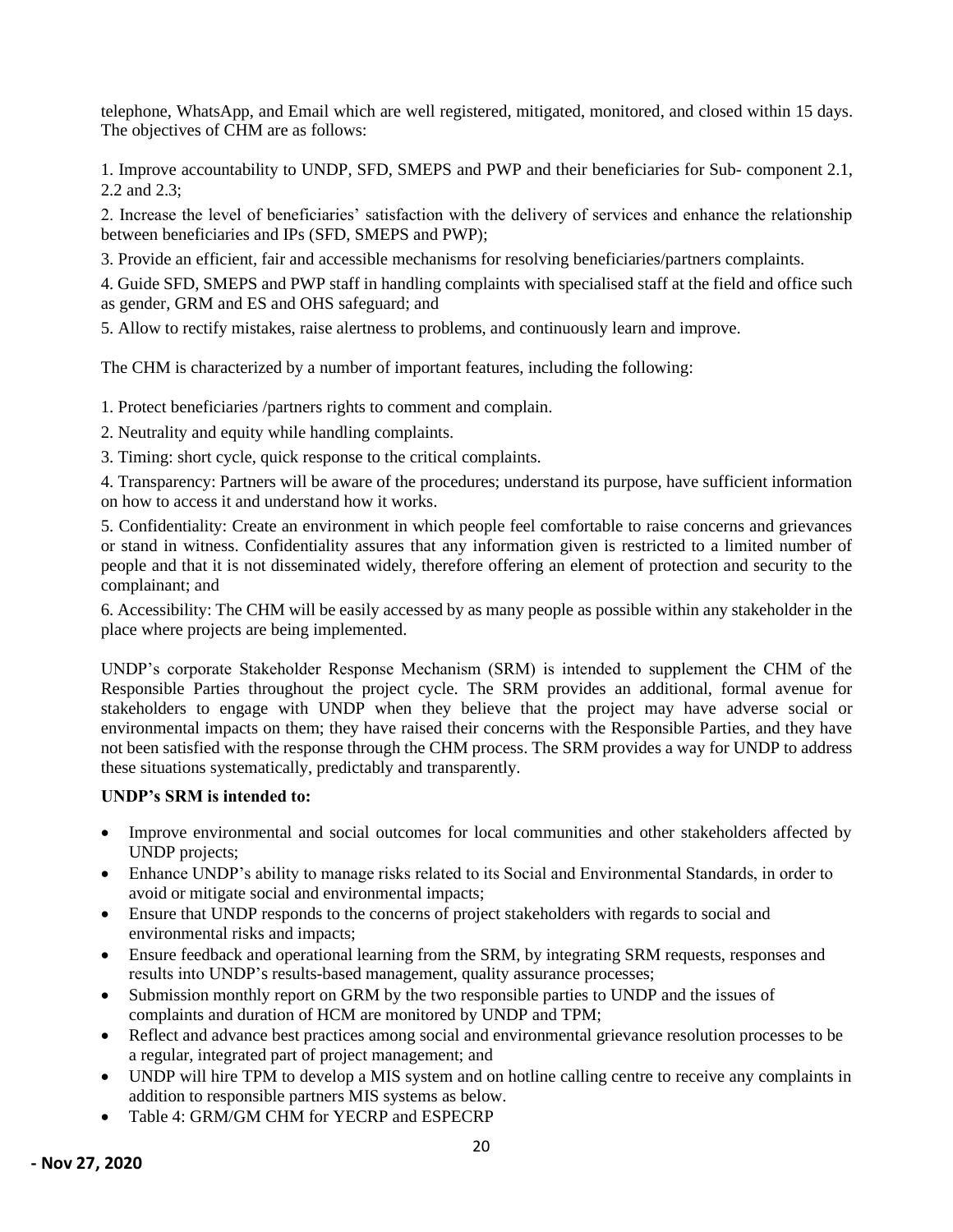| UNDP partner<br><b>GRM</b> | Telephone or<br>WhatsApp number | Email                                          | <b>Contact Person</b> |
|----------------------------|---------------------------------|------------------------------------------------|-----------------------|
| <b>SFD</b>                 | 8009800/772045256               | chm hq@sfd-yemen.org                           | Mohammed Al-Antari    |
| <b>PWP</b>                 | 8002626/77526262                | a.sharhan@pwpyemen.org                         | Abdulrahman Sarhan    |
| SMED                       | 8005550/774002215               | feedback@smeps.org.ye<br>wmothana@smeps.org.ye | Wafa Muthana          |

#### **Project-Level Grievance Mechanism**

During the design, construction and implementation of any sub-project, a person or group of people may perceive or experience potential harm, directly or indirectly due to the project activities. The grievances that may arise can be related to social issues such as eligibility criteria and entitlements, disruption of services, temporary or permanent loss of livelihoods and other social and cultural issues. Grievances may also be related to environmental issues such as excessive dust generation, damages to infrastructure due to construction related vibrations or transportation of raw material, noise, traffic congestions, decrease in quality or quantity of private/ public surface/ ground water resources during irrigation rehabilitation, damage to home gardens and agricultural lands, etc.

Should such a situation arise, there must be a mechanism through which affected parties can resolve such issues in a cordial manner with the project personnel in an efficient, unbiased, transparent, timely and cost-effective manner. To achieve this objective, a Grievance Mechanism has been included in the ESMF and SEP for this project.

The Grievance Mechanism:

- provides a legitimate process that allows for trust to be built between stakeholder groups and assures stakeholders that their concerns will be assessed in a fair and transparent manner;
- allows simple and streamlined access to the Grievance Mechanism for all stakeholders and provide adequate assistance for those that may have faced barriers in the past to be able to raise their concerns;
- provides clear and known procedures for each stage of the Grievance Mechanism process, and provides clarity on the types of outcomes available to individuals and groups;
- ensures equitable treatment to all concerned and aggrieved individuals and groups through a consistent, formal approach that, is fair, informed and respectful to a concern, complaints and/or grievances;
- provides a transparent approach, by keeping any aggrieved individual/group informed of the progress of their complaint, the information that was used when assessing their complaint and information about the mechanisms that will be used to address it; and
- enables continuous learning and improvements to the Grievance Mechanism. Through continued assessment, the learnings may reduce potential complaints and grievances.

The GM will be gender- and age-inclusive and responsive and address potential access barriers to women, the elderly, the disabled, youth and other potentially marginalized groups as appropriate to the Project. The GM will not impede access to judicial or administrative remedies as may be relevant or applicable and will be readily accessible to all stakeholders at no cost and without retribution.

Information about the Grievance Mechanism and how to make a complaint and/or grievance must be communicated during the stakeholder engagement process and placed at prominent places for the information of the key stakeholders.

All complaints and/or grievances regarding social and environmental issues can be received either orally (to the field staff), by phone, in complaints box or in writing to the UNDP, PWP , SMEPS, or SFD. A key part of the grievance mechanism is the requirement for the Project Management Team and construction contractor to maintain a register of complaints and/or grievances received at the respective project site offices, this includes grievances from workers. The following information will be recorded:

time, date and nature of enquiry, concern, complaints and/or grievances.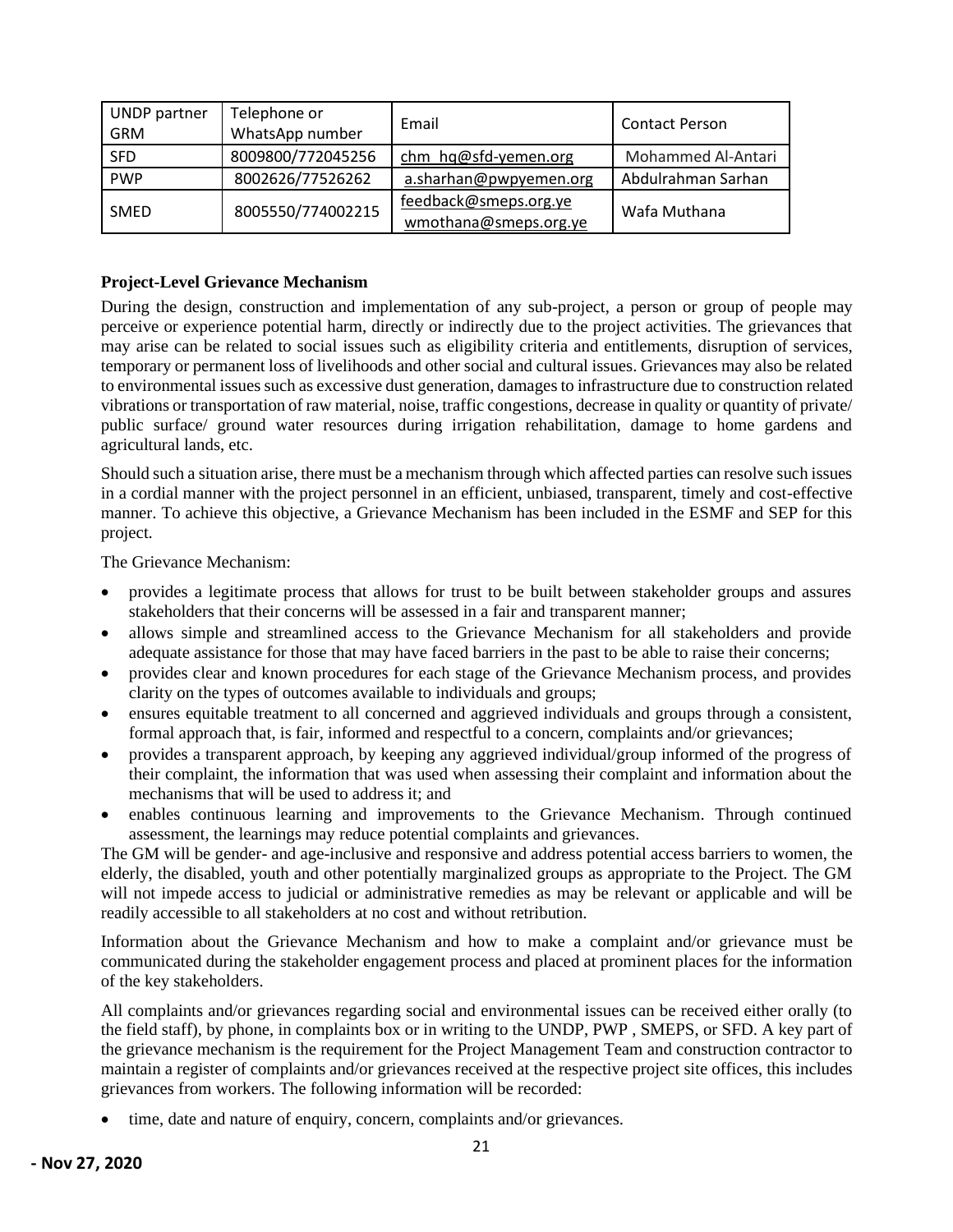- type of communication (e.g. telephone, letter, personal contact);
- names contact address and contact number.
- anonymous complaints are also registered, investigated and solved.
- response and review undertaken as a result of the enquiry, concern, complaints and/or grievances; and
- actions taken and name of the person taking action.

The project GM is managed by PWP, SMEPS, and SFD, who have a grievance mechanism in place. UNDP will work with the Responsible Parties to assess the effectiveness of existing GM and work to address capacity, accessibility, transparency, gaps, etc.

### <span id="page-22-0"></span>**UNICEF**

The Grievance Mechanism (GM) includes a component of grievance collection, whereby complaints from beneficiaries, community members and project staff are received and logged into the project's Management Information System (MIS); and a component of redressal whereby the grievances are analysed and acted upon. The data of the complainant is collected when filing the grievance; but all complaints are treated with confidentiality and the complainant information is not disclosed to those against whom the complaint is filed. Anonymous complaints are also entertained provided that the information provided by the caller is sufficient to identify what action to be taken.

A call center established for the Project in Sana'a is used by beneficiaries to file their grievances using a tollfree line (8003090). The call Center is open six days a week and operates for a minimum of 8 hours a day, with the number of working hours increasing as required to respond to the demand based on ongoing monitoring of the number of calls.

Due to concerns over the effectiveness and quality of the grievance collection and the need to secure the independence of this service, the call center will operate under UNICEF's direct oversight. Trained Call Centre Agents – both males and females - ensure that these grievances are registered in the Grievance module of the Management Information System (MIS) within the appropriate grievance type, to ease the analysis and redressal.

Due to the risk of exclusion of those beneficiaries in areas with limited or no phone network coverage, UNICEF has released a mobile application for grievance collection. Dedicated field staff deployed in such areas collect grievances directly from beneficiaries through face-to-face interaction and store them in mobile devices through this offline-capable application. When connected to the internet, this mobile application connects to the MIS and the grievance information is deleted from the mobile device and uploaded in the system.

All grievances recorded in the MIS are automatically categorized allowing for redressal as per agreed protocols. Grievances of suspected fraud are subject to a first level of desk review to determine which ones require immediate investigation by the third-party monitoring organization; and which ones need a different type of redressal such as review of documentation, clarifications to the beneficiary, etc. Grievances associated with the quality of services or mistreatment are referred to the concerned contract manager for follow up with the service provider. Grievance linked to beneficiary issues (i.e. challenges experienced by the beneficiaries that prevent them from collecting their cash benefits) are addressed by the case management team – with males and females.

UNICEF will handle SEA/SH grievances as outlined in the not[e Grievances Mechanisms for SEA/SH in World](https://worldbankgroup.sharepoint.com/sites/gsg/SPS/Documents/2.%20Focus%20Areas%20Resources%20(KSB%20Resources)/Gender-Based%20Violence/GBV%20Guidance%20Tools/GBV%20Risk%20Assessments%20and%20Mitigation/Grievance%20Management%20Systems/GM%20for%20SEA&SH%20in%20World%20Bank%20projects/2020%20GM%20for%20SEA&SH%20in%20World%20Bank-financed%20Projects.pdf)  [Bank-financed Projects.](https://worldbankgroup.sharepoint.com/sites/gsg/SPS/Documents/2.%20Focus%20Areas%20Resources%20(KSB%20Resources)/Gender-Based%20Violence/GBV%20Guidance%20Tools/GBV%20Risk%20Assessments%20and%20Mitigation/Grievance%20Management%20Systems/GM%20for%20SEA&SH%20in%20World%20Bank%20projects/2020%20GM%20for%20SEA&SH%20in%20World%20Bank-financed%20Projects.pdf) The mandate of a SEA/SH Grievance Mechanism (GM) is limited to: (i)referring, any survivor who has filed a complaint to relevant services, (ii) determining whether the allegation falls within the UN definition of SEA/SH, and (iii) noting whether the complainant alleges the grievance was perpetrated by an individual associated with a World Bank project. A SEA/SH GM does not have any investigative function. It has neither a mandate to establish criminal responsibility of any individual (the prerogative of the national justice system), nor any role in recommending or imposing disciplinary measures under an employment contract (the latter being the purview of the employer). All branches of the GM must be sensitive to handling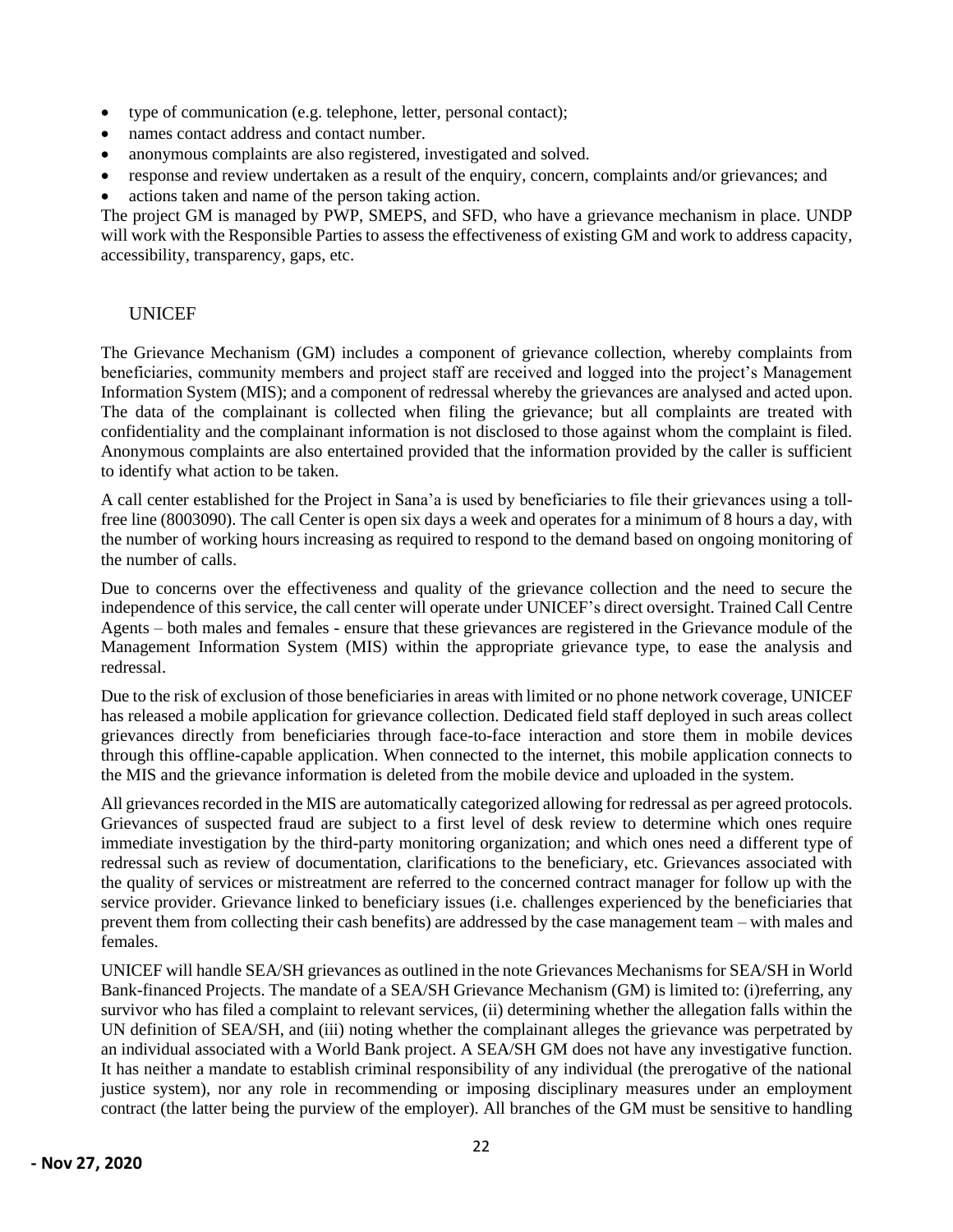SEA/SH complaints, including multiple reporting channels, the option of reporting anonymously, a response and accountability protocol including referral pathways to connect survivors with needed SEA services.

Through the GM, community members and service providers may make complaints on issues such as the following:

- Adverse social or environmental situation caused by the project;
- Access to project services (for example if an intended project beneficiary has not been reached by the project.);
- Deviation in implementation or use of project inputs (if implementing partners deliver services or pay to beneficiaries an amount less than the standard set by UNICEF for the project);
- Complaints on SEA related issues with ensuring complete confidentiality to protect impacted survivors due to culture norms in the country; and
- Any other concerns

### **The CT program GM will:**

- Be responsive to beneficiaries, address and resolve their grievances;
- Serve as a channel to receive suggestions, and to increase community participation;
- Collect information to enhance management and improve implementation performance;
- Promote transparency and accountability on the modality and performance of the project;
- Deter fraud and corruption;
- Include referral pathways to refer SEA survivors to appropriate support services;
- Mitigate environmental and social risks; and
- Build trust between citizens and ECT management.

GM Principles:

- Protect beneficiaries' and stakeholders' rights: beneficiaries and stakeholders have the right to make their voices heard. No retribution will be exacted for participation/use of the GM system.
- Transparency and Accountability: All complainants will be heard, taken seriously, and treated fairly.
- Timeliness: All complaints will be addressed as per protocols.
- Neutrality, Equity, and Non-Discrimination: All complaints will be treated with respect and equally regardless of the community groups and individuals, types, ages and gender.
- Accessibility: The GM will be clear and accessible to all segments of affected communities.
- Confidentiality: Information communicated through the GM is restricted to a limited number of people and is not disseminated more widely, offering protection and security to the complainant.

The entire grievance collection and redressal process is registered and recorded into the MIS. This enables the implementation of comprehensive quality assurance processes, with concrete protocols, to ensure that all grievances are recorded and handled in a proper manner. The average timeline for redressal of the grievances is 2 to 8 days. However, some grievances may require over 30 days to be addressed notably grievances of suspected fraud which require to be investigated through a third party. Where a complainant is not satisfied with the outcome of their grievance, they can file an appeal which is escalated to the Programme Specialist responsible for the GRM and where applicable the Senior Coordinator.

Currently, the Project GM counts with the following dedicated personnel:

- 70 Call Centre Agents and 2 Supervisors, supporting grievance collection through the call centre;
- 70 Case Managers and 4 Supervisors, handling the analysis and redressal of grievances;
- 129 Case Management Assistants, supporting Case Managers with the redressal and assisting grievance collection using the mobile application;
- 1 UNICEF staff supervising the Call Centre and 1 UNICEF staff supervising the Case Management team.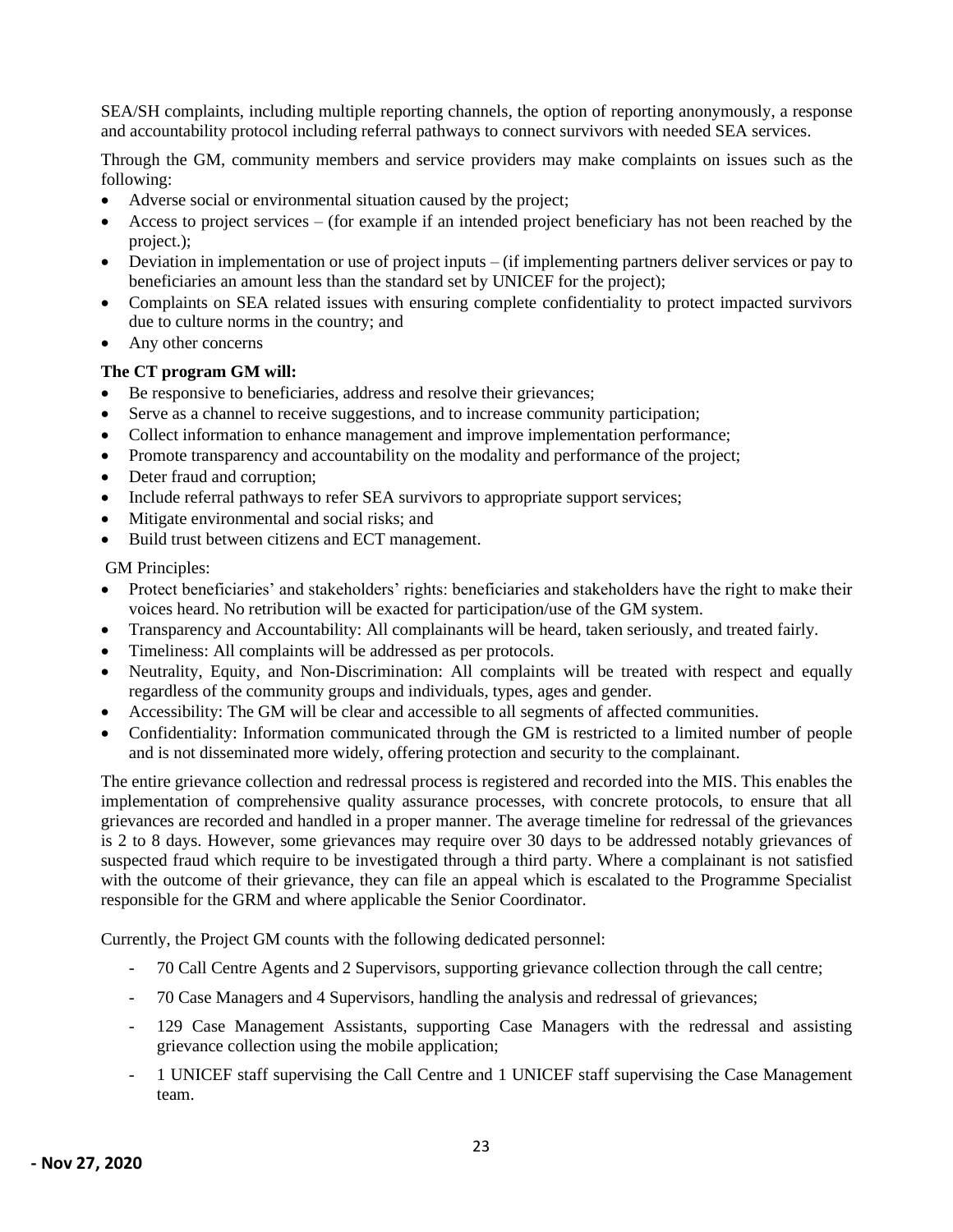In addition, the GM is supported by all UNICEF contract managers who support in liaising with the service providers to address the grievances, and by the UNICEF PSEA Coordinator and GBV Specialist for PSEA and GBV complaints. UNICEF field staff and Field Monitoring Consultants also support the grievance collection through the mobile application. The GM benefits from technical guidance of a Programme Specialist and oversight by the PMU Management.

Based on the experience of the ongoing CT component of the ECRP, the types of grievances and their categories stipulated by the CT program are described in the following table:

| <b>Grievance category</b>                                               | <b>Grievance Type</b>                                                                     |  |
|-------------------------------------------------------------------------|-------------------------------------------------------------------------------------------|--|
|                                                                         | The beneficiary was issued a CM form, but the CM form was never given to him/her by the   |  |
| <b>Suspected Fraud</b>                                                  | <b>CMA</b>                                                                                |  |
|                                                                         | Demand of fee/commission                                                                  |  |
|                                                                         | Person claiming no payment                                                                |  |
|                                                                         | Received lower amount than assigned                                                       |  |
|                                                                         | Someone is collecting the passbooks and cash on behalf of them                            |  |
| <b>Service Quality</b>                                                  |                                                                                           |  |
|                                                                         | The project staff is not using COVID-19 protective gear (select gloves, masks, other)     |  |
|                                                                         | No priority for vulnerable groups at the payment site                                     |  |
|                                                                         | The bank notes I received are not acceptable in my district                               |  |
|                                                                         | Site not open                                                                             |  |
|                                                                         | Case Management team did not provide the necessary information to the beneficiary         |  |
|                                                                         | Lack of cash                                                                              |  |
|                                                                         | No security personnel available                                                           |  |
|                                                                         | Site located too far away from home                                                       |  |
|                                                                         | Staff not helpful                                                                         |  |
|                                                                         | Multiple visits to the site to be paid                                                    |  |
|                                                                         | I was asked to do a copy of my ID outside the payment site to be able to receive the cash |  |
|                                                                         | No female staff available                                                                 |  |
|                                                                         | The payment was suspended in my governorate                                               |  |
|                                                                         | I was refused payment in my scheduled date                                                |  |
|                                                                         | I have not been informed of my scheduled date                                             |  |
|                                                                         | Long wait at site                                                                         |  |
|                                                                         | No screening officer available to organize the crowds                                     |  |
|                                                                         | Delay in Responding/processing the grievance                                              |  |
|                                                                         | The Officer/Cashier retained the beneficiary's Case Management form                       |  |
|                                                                         | No adequate facilities (no waiting area, no seats, no toilets/no proper toilet)           |  |
|                                                                         | The payment agency allocated to beneficiary does not operate in his district of residence |  |
|                                                                         | Difficulties in collecting because the site is operating offline                          |  |
|                                                                         | ID rejected by bank system                                                                |  |
| I have requested to be paid at home, but the payment agent did not come |                                                                                           |  |
|                                                                         | System is not working/connection problem                                                  |  |

#### **Grievance categories and types**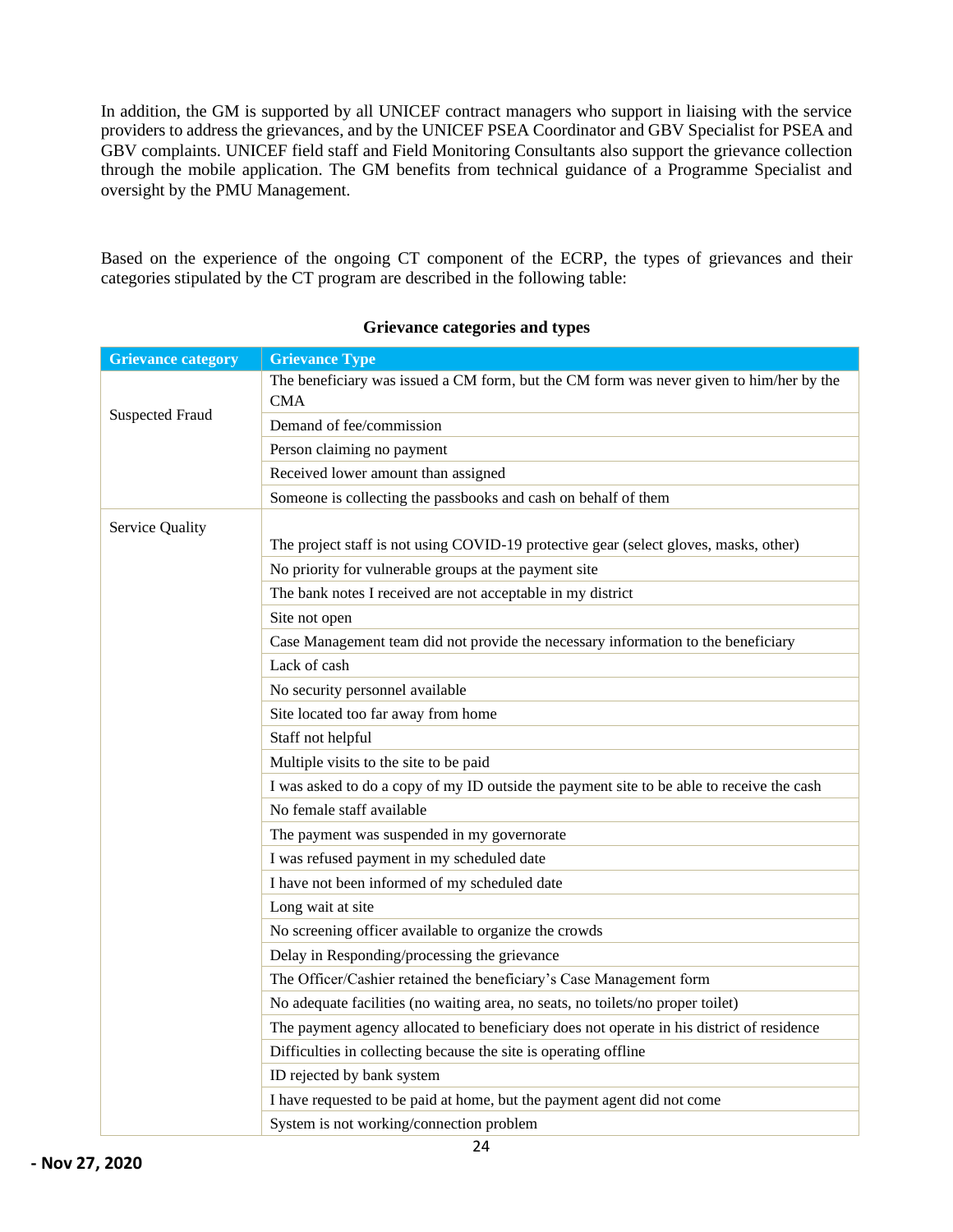| <b>Grievance category</b> | <b>Grievance Type</b>                                                                                                                                                                                          |
|---------------------------|----------------------------------------------------------------------------------------------------------------------------------------------------------------------------------------------------------------|
|                           | The Officer/Cashier retained the beneficiary's ID                                                                                                                                                              |
|                           | Lack of information about steps to collect the money/services available/other (explain what)                                                                                                                   |
|                           | The banknotes I received are very old or torn                                                                                                                                                                  |
|                           | The beneficiary is eligible for payment but not paid                                                                                                                                                           |
|                           | The Case Management Assistant met the beneficiary but not at the beneficiary's house                                                                                                                           |
|                           | The beneficiary and the case management assistant agreed on a visit date, but the case                                                                                                                         |
|                           | management assistant did not come                                                                                                                                                                              |
|                           | I made a grievance about suspected fraud, but the grievance was not solved                                                                                                                                     |
|                           | I have requested to be paid at home, but I have not been flagged as home outreach                                                                                                                              |
|                           | COVID-19 security distancing (at least 1 meter) was not enforced by the project staff (select:<br>at community meetings, at payment site, during CM work, during TPM work, during fraud<br>investigation work) |
|                           | There was no hand sanitizer at the payment site                                                                                                                                                                |
| Mistreatment              | I was asked for a favor to benefit from the project                                                                                                                                                            |
|                           | Poor attitude of staff                                                                                                                                                                                         |
|                           | Physical aggression                                                                                                                                                                                            |
|                           | Verbal aggression                                                                                                                                                                                              |
|                           | The beneficiary is differently abled, dependent on a family member's care, live in a                                                                                                                           |
|                           | household and are the only beneficiary in the list                                                                                                                                                             |
|                           | Issues with names as per his/her ID                                                                                                                                                                            |
|                           | I cannot collect my cash because I am flagged as "No payment"                                                                                                                                                  |
|                           | I cannot collect my cash because I am flagged as Disqualified                                                                                                                                                  |
| Beneficiary issues        | I want to edit/change grievance.                                                                                                                                                                               |
|                           | I want to withdraw my grievance                                                                                                                                                                                |
|                           | SWF passbook or ID lost/damaged                                                                                                                                                                                |
|                           | Beneficiary cannot attend the operational Site                                                                                                                                                                 |
|                           | Beneficiary is deceased                                                                                                                                                                                        |
|                           | No ID, or ID lost/damaged                                                                                                                                                                                      |
|                           | I have an ID but have not yet been verified                                                                                                                                                                    |
|                           | Cannot collect because of expired ID                                                                                                                                                                           |
|                           | I am wrongly flagged as deceased                                                                                                                                                                               |
|                           | Beneficiary who is a minor and does not have a representative on the Beneficiary List                                                                                                                          |
|                           | The beneficiary is in a health institution or orphanage and there are no family members                                                                                                                        |
|                           | I want to cancel my home outreach request                                                                                                                                                                      |
|                           | I am flagged as "Requires CM"                                                                                                                                                                                  |
|                           | I cannot collect my cash because I am flagged as no show                                                                                                                                                       |
|                           | My case was rejected because of lack of documents but now I have the documents needed                                                                                                                          |
|                           | and want CM support                                                                                                                                                                                            |
|                           | Grievance follow-up: I was contacted but could not pick up the phone/was out of coverage                                                                                                                       |
|                           | I want to update my address (location)                                                                                                                                                                         |
|                           | I want to update my phone number                                                                                                                                                                               |
| Staff challenges          | I am being forced to work extra hours without being paid for the extra time                                                                                                                                    |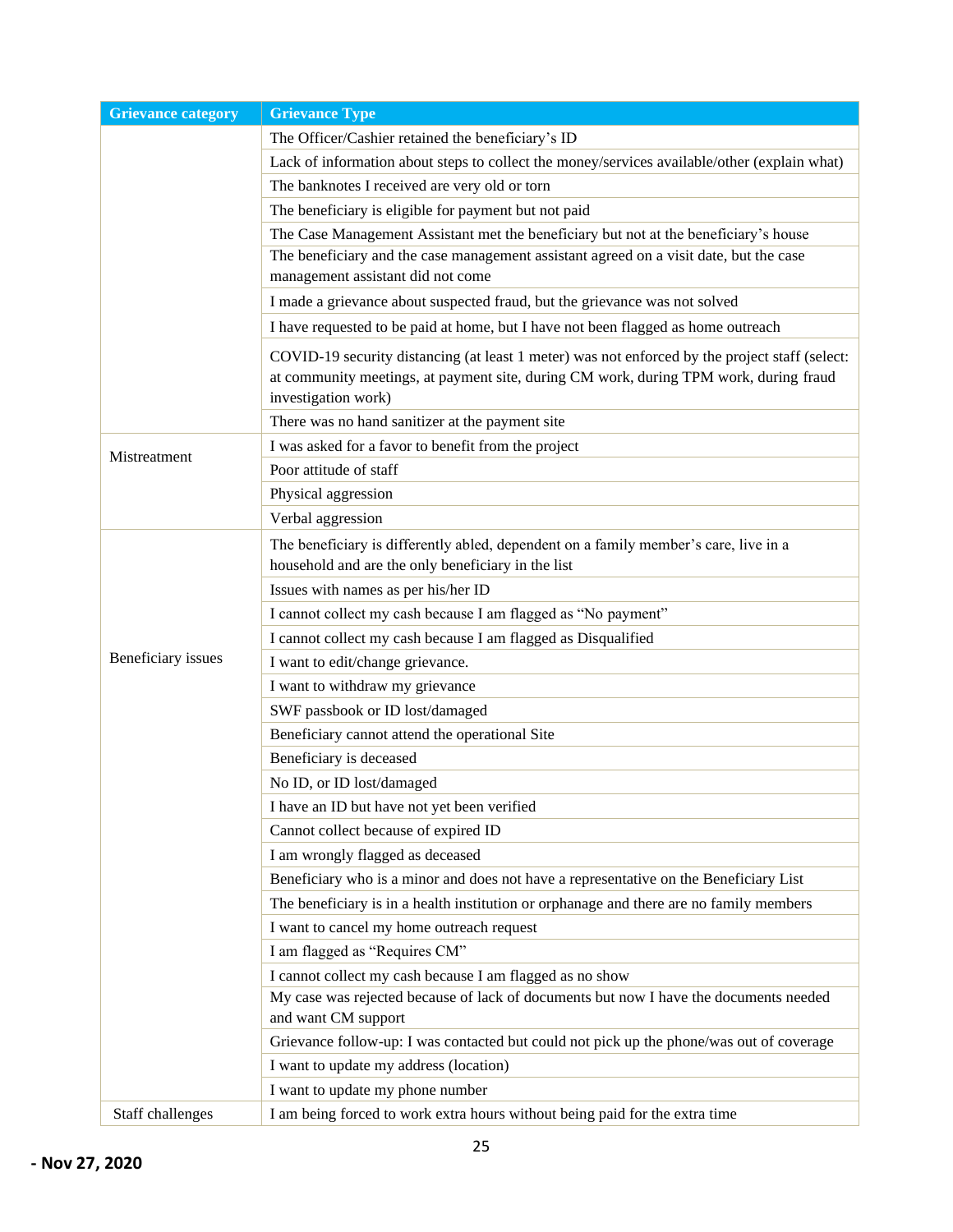| <b>Grievance category</b>                              | <b>Grievance Type</b>                           |
|--------------------------------------------------------|-------------------------------------------------|
| I have been mistreated by my superiors/colleagues      |                                                 |
|                                                        | I was asked for a favor to work for the project |
| I have not been given adequate/safe working conditions |                                                 |
| I have not received the salary I am entitled to        |                                                 |
|                                                        | I did not receive proper training               |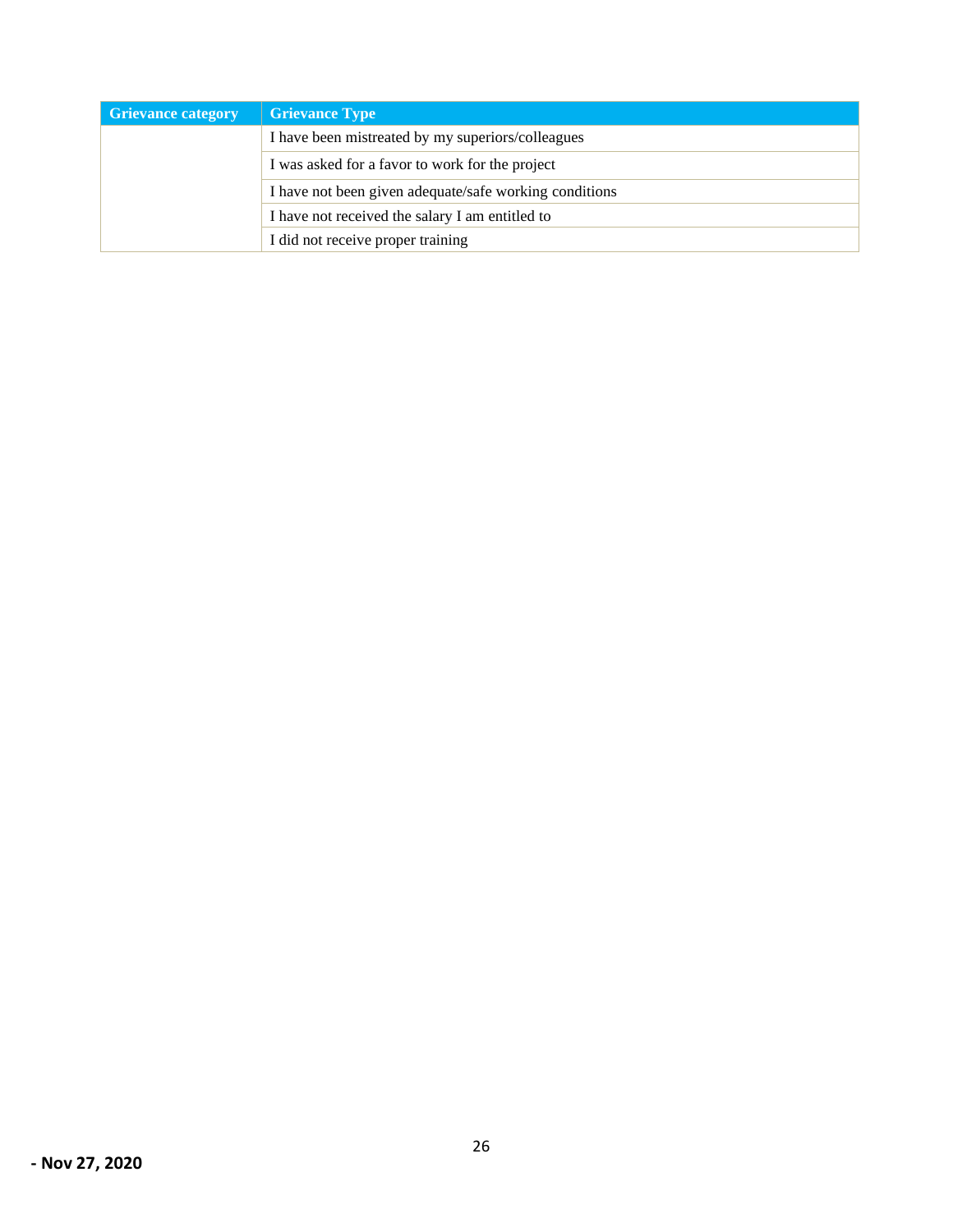### <span id="page-27-0"></span>Monitoring and Reporting

### <span id="page-27-1"></span>Involvement of stakeholders in monitoring activities

**UNDP** will include in the final Stakeholder Engagement Plan measures to ensure the involvement of stakeholders in project monitoring during the implementation phases, and to enhance community's ownership and participation including:

- IPs with subproject's community committee will organize biweekly, monthly and quarterly meetings to collect, register and address the GM received at each site. Sometimes urgent meeting can be called to address any immediate responses and actions;
- UNDP, and the IPs will monitor involvement of stakeholder as agreed in the SEP;
- UNDP, and the respective TPMs will monitor the project or impact associated with the project at quarterly basis and also monitor a developed MIS and hotline to respond to the GM complaints; and
- UNDP, the IPs and the TPM to collect and consolidate best practices and lesson learned from the field visits.

**UNICEF** will maintain the current ECRP arrangements, where a TPM will be contracted in each payment cycle. UNICEF/SFD will also maintain regular monitoring of the progress and challenges.

<span id="page-27-2"></span>Reporting back to stakeholder groups

For the component implemented by UNICEF, the project's IPs work is focused on ensuring reporting back to stakeholder groups and two-way communication on daily and weekly basis by the field engineering and monthly and quarterly by the safeguard team and TPM. In addition to safeguard and GM staff will provide direct reporting and handling mechanism to any complaints and concerns from community within 15 or 30 days.

#### Disclosure

All safeguard instruments will be disclosed in English and Arabic in country (UNICEF and UNDP10),and WB website.

<sup>10</sup> Check information disclosure in the UNDP website:

https://www.ye.undp.org/content/yemen/en/home/projects/SPECRP.html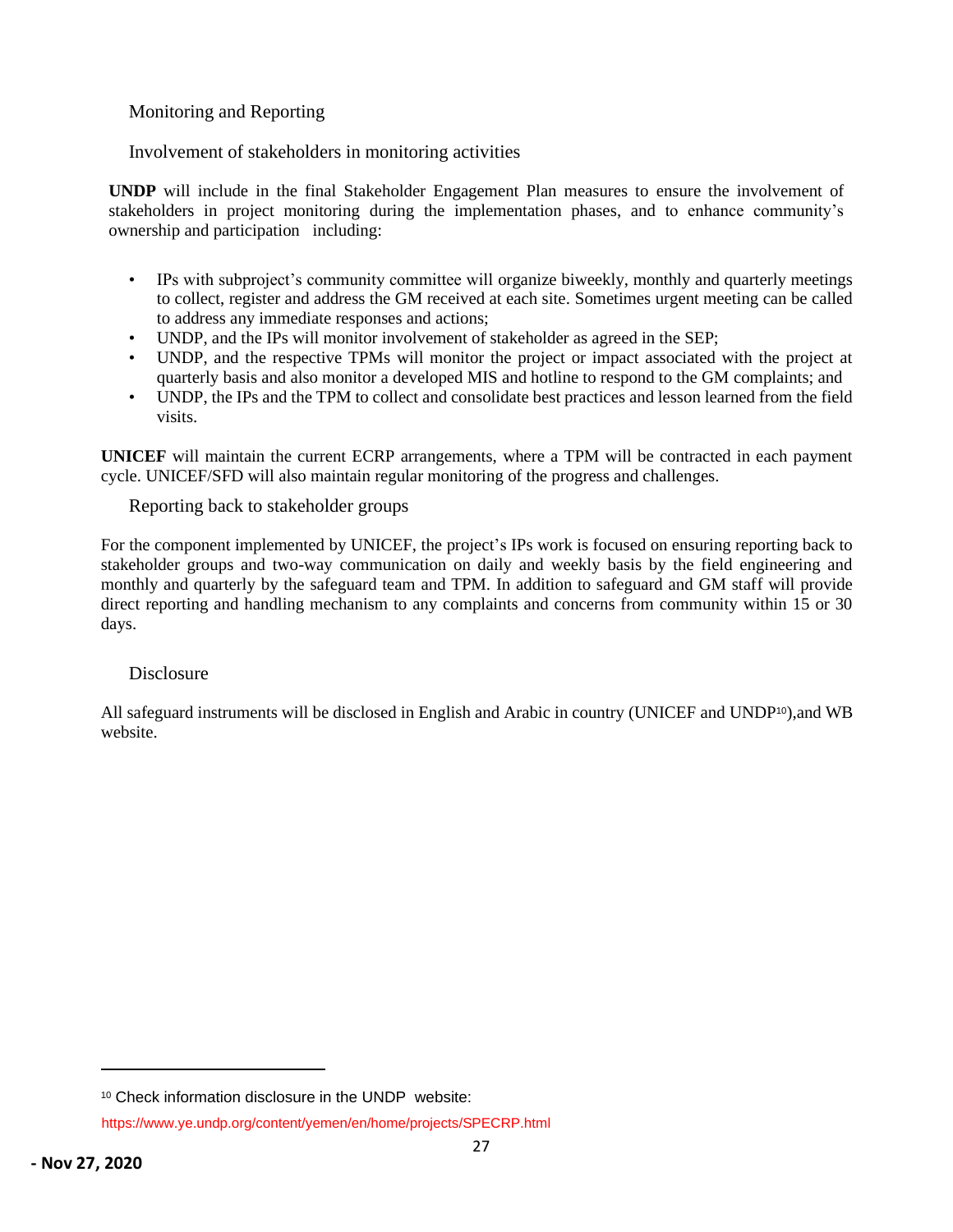### 1. ANNEX: STAKEHOLDERS ENGAGEMENT

#### **1.1 Community Outreach**

#### Number of communities and participants reached

In the ninth payment cycle, UNICEF and the Project through the Facilitation Organisation engaged over 129,000 people, including local actors and beneficiaries<sup>11</sup>, from  $38,025$  villages/communities which correspond to 99 per cent of the totality of the 38,412 villages/communities covered by the Project. The engagement happened through around 27,963face to face meetings conducted in 75 per cent of the communities with exception of communities with less than 6 beneficiaries where the engagement happened through phone calls covering 10,090 localities (25 per cent) in urban and rural areas. Outreach field visits and card distribution started on 9 January 2021 in the Southern governorates and on 12<sup>th</sup> Jan for the northern governorates. The outreach activities lasted between 10 and 16 days during the payment period in each district, taking place at different days in each community.

Community meetings has proved an effective way to engage beneficiaries and local actors



Table 1 illustrates the total number of villages/localities covered by meetings or calls organized by the Facilitation Organisation, the number of actors/beneficiaries engaged and the estimated reach of these efforts. Table 2 illustrates the type of local actors who joined these meetings or calls. Efforts were done in low performing communities and desert areas by involving more active local actors in these areas. To further improve information dissemination there was also an effort to increase the number of Imams and women in the facilitation network.

#### **TABLE 1: REACH OF ENGAGEMENT EFFORTS**

| <b>Governorate</b> | # villages/communities<br>reached through<br>meetings or phone calls | # actors/beneficiaries<br>engaged in meetings or<br>reached through phone calls | # estimated<br>beneficiaries in the<br>covered<br>villages/communities |
|--------------------|----------------------------------------------------------------------|---------------------------------------------------------------------------------|------------------------------------------------------------------------|
| Abyan              | 1,785                                                                | 4.846                                                                           | 52,018                                                                 |
| Ad Dali            | 1.347                                                                | 4.266                                                                           | 46,576                                                                 |
| Aden               | 241                                                                  | 707                                                                             | 42,640                                                                 |
| Al Bayda           | 1,460                                                                | 4.657                                                                           | 56,372                                                                 |

<sup>11</sup> Up to a maximum of 6 beneficiaries by community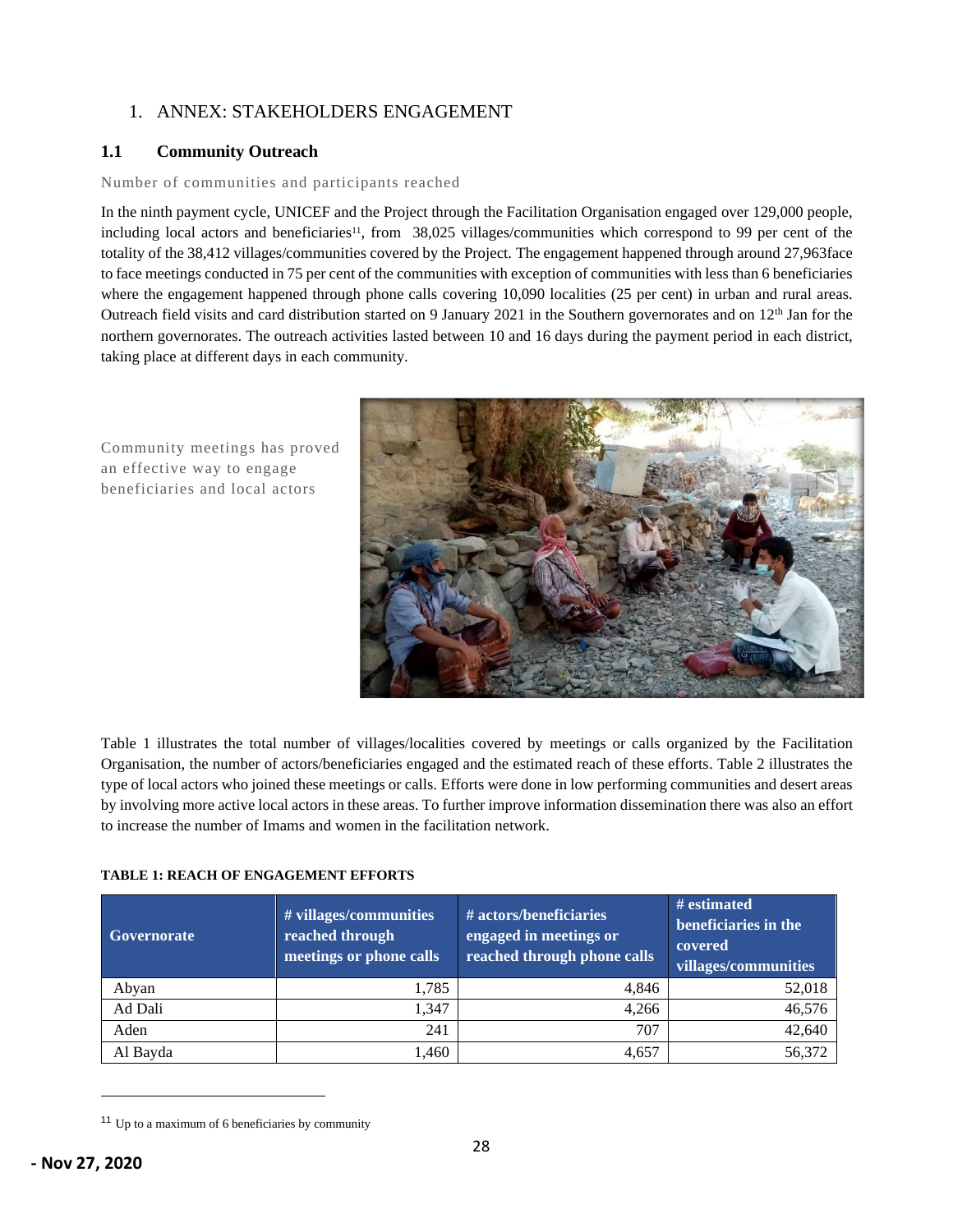| Al Hudaydah        | 2,510  | 10,556  | 155,475   |
|--------------------|--------|---------|-----------|
| Al Jawf            | 474    | 1,847   | 51,607    |
| Al Mahrah          | 321    | 800     | 13,726    |
| Al Mahwit          | 1,231  | 5,519   | 39,019    |
| Amanat Al Asimah   | 891    | 2,361   | 77,013    |
| Amran              | 1,740  | 6,534   | 82,671    |
| Dhamar             | 3,293  | 10,986  | 75,566    |
| Hadhramout         | 2,042  | 5,028   | 70,739    |
| Hajjah             | 3,804  | 13,365  | 142,190   |
| Ibb                | 2,956  | 12,416  | 147,026   |
| Lahij              | 3,850  | 9,650   | 83,320    |
| Marib              | 465    | 1,737   | 25,625    |
| Raymah             | 755    | 3,403   | 37,590    |
| Saadah             | 1,147  | 4,216   | 39,236    |
| Sanaa              | 2,111  | 8,305   | 61,326    |
| Shabwa             | 2,853  | 7,209   | 59,851    |
| Socotra            | 516    | 1,095   | 6,471     |
| Ta izz             | 2,233  | 9,528   | 199,426   |
| <b>Grand Total</b> | 38,025 | 129,031 | 1,565,483 |

#### Type of local actors

| <b>Type of local actors</b> | <b>Cycle 9</b> |        |         |
|-----------------------------|----------------|--------|---------|
|                             | Male           | Female | Total   |
| Imam                        | 7,052          | 1      | 7,053   |
| Ammen/Aqil                  | 11,663         | 9      | 11,672  |
| Social Actor                | 31,437         | 242    | 31,679  |
| Sheikh                      | 5,240          | 2      | 5,242   |
| Local Council               | 2,829          | 6      | 2,835   |
| <b>Education Staff</b>      | 10,532         | 296    | 10,828  |
| <b>Health Staff</b>         | 2,018          | 173    | 2,191   |
| Gov official/staff          | 828            | 13     | 841     |
| Beneficiaries               | 41,528         | 5,458  | 46,986  |
| Others                      | 9,335          | 369    | 9,704   |
| <b>Total</b>                | 122,462        | 6,569  | 129,031 |

In addition to the 129,031 local actors and beneficiaries who participated in community meetings or phone calls, over 300,000 beneficiaries in urban centres who visited scheduling card distribution points were briefed by the Facilitation Officers and/or the Scheduling Assistants on the Project's key messages.

#### Topics discussed

The engagement focused on the project parameters and dates, including:

- Beneficiary eligibility criteria;
- Requirements to receiving project benefits;
- Top-up to the benefit amount provided in payment cycle 9;
- Grievance redressal mechanism, notably the UNICEF call centre number;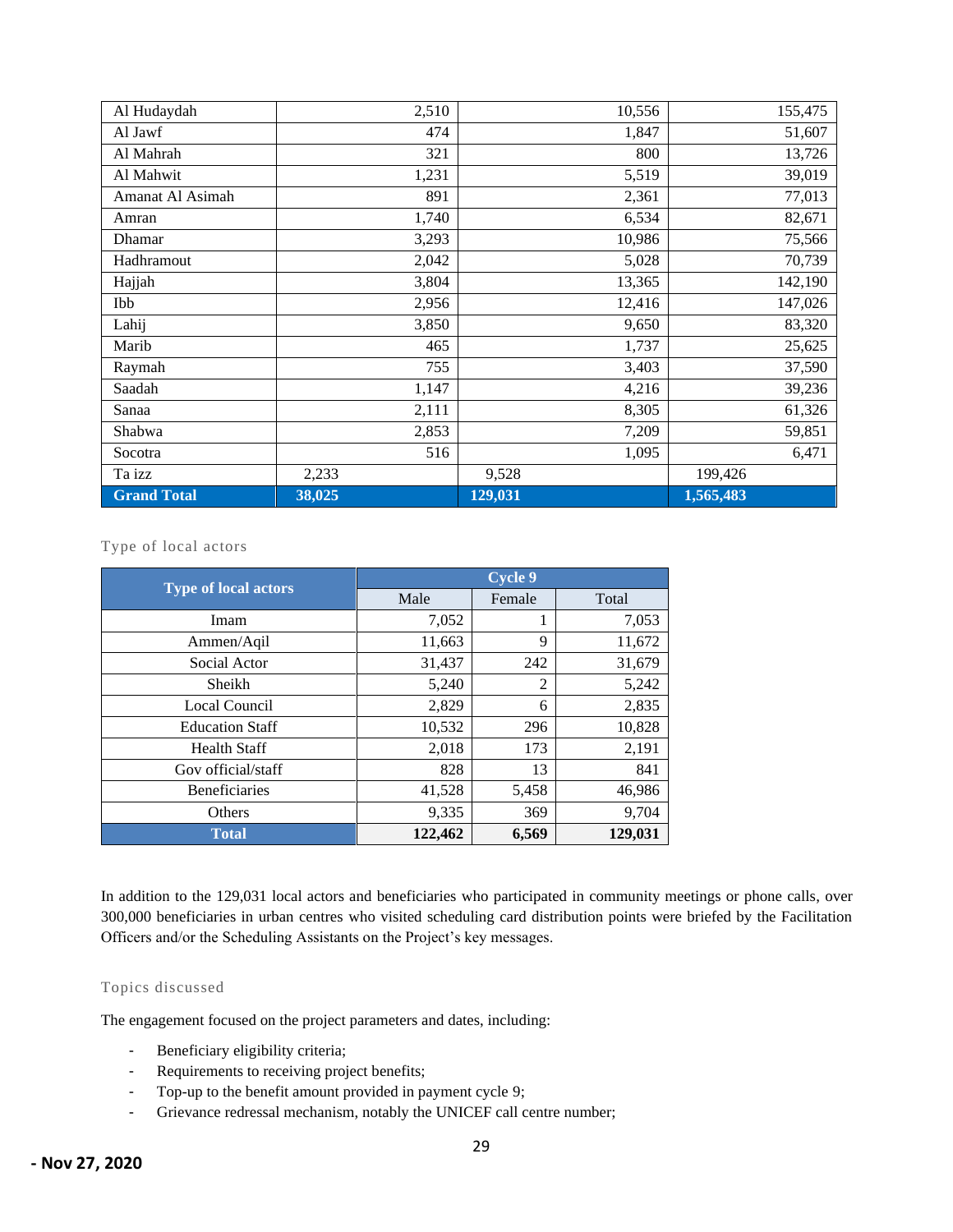- Scheduling mechanism, its importance and ways of receiving information on the dates and locations to be paid;
- Reinforce the messages for those who were never served to reach out to the call centre for support in having their identities verified;
- Importance of the COVID-19 preventative measures that were being implemented by the project, notably at the payment sites, as well as the measures beneficiaries were expected to adhere to.
- Obtain their feedback regarding movement restrictions or accessibility concerns and security of beneficiaries.
- Seek cooperation of the local actors in disseminating information to the beneficiaries and the community.
- Seek their support in resolving issues that arise during implementation, ultimately guaranteeing that beneficiaries and service providers are granted access to the geographic areas.
- Receive advice or information regarding suitable local actors to assist and support at the village/locality level.

To strengthen beneficiary awareness of the grievance redressal mechanism and fraud reporting, the messaging guidelines were revised to include examples of all types of complaints to ensure local actors reached in the meetings and through the community WhatsApp groups have a better understanding of the grievance redressal mechanism and conveyed to beneficiaries the uses and importance of the Call Centre and reporting grievances.

In late September 2020, Sabafon one of the country's top four mobile phone operators moved their headquarters from Sana'a to Aden. Since the relocation, Sabafon users in areas under the control of the Internationally Recognised Government have been unable to consistently connect to telephone numbers located in areas under control of the defacto authorities in Sana'a, such as the UNICEF Call Centre. To ensure all beneficiaries had access to a channel they could use to submit grievances, dedicated Sabafon telephone number(s) were established for the impacted governorates and were disseminated locally with support of the Facilitation Organisation. Communication materials were specifically developed and circulated in each of these governorates with the numbers they can reach to submit grievance.

#### Outcome of these meetings

- Participants learned the key messages to be delivered to their communities as per the topics above; and the cascaded communication to reach beneficiaries was initiated.
- An agreement was reached in relation to the best location within the community to place the scheduling poster containing the date and location of payment, ensuring it could be accessible to all;
- Areas with accessibility and movement restrictions were mapped out. Examples of this were areas in Marib, Al Bayda and Abyan governorates where access had been restricted due to the escalation of the conflict; or areas with COVID-19 related restrictions. This information was used during the process of review of the payment plan to advise on required changes to the initial payment locations, in order to ensure that payment sites could be reached by all beneficiaries in a safely manner.
- Local actors committed to support in solving any bottlenecks arising; or identified who in the community could support in solving with specific matters. Any new local actor identified during these meetings was then approached to secure their support.
- Local actors committed to inform the Facilitation Officer in case the beneficiaries in their localities faced challenges in accessing the payment sites.
- In the displacement destinations of Saada, Al-Jawf and Marib governorates, local actors provided information on the areas where displaced people had recently settled to inform the location of payment sites.

COVID-19 preventative measures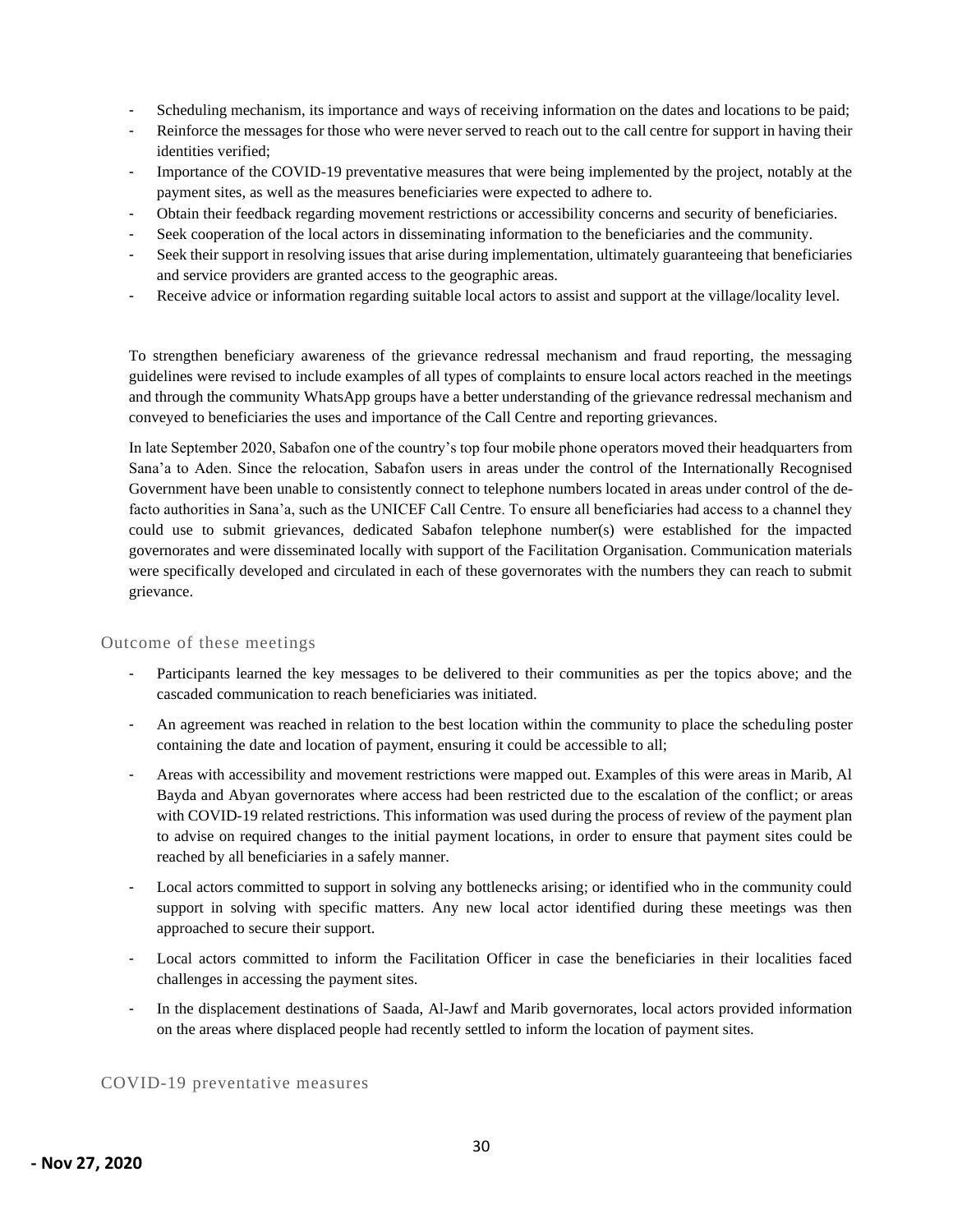Since the COVID-19 global pandemic is still ongoing, modifications first implemented in response to the coronavirus were continued and included the following:

- 1. Whenever possible meetings were organised outside. When this was not possible meetings were held in well ventilate areas. For meetings taking place indoors, the maximum number of participants able to attend was five and for outdoor meetings the number of participants for each meeting was reduced.
- 2. Rather than targeting a cluster of villages to attend the same community meeting, instead village level targeting was done to reduce the movement of people participating in the meetings. Therefore, reducing the likelihood of transmitting COVID-19 between villages.
- 3. During the meetings, no leaflets were printed and distributed, only posters and banners were used and then displayed at the community level.
- 4. Protective equipment including gloves, sanitiser and maskers were provided to all field staff for the period of the implementation.



Community meetings were organized outdoors to minimize the risk of COVID-19 spread

#### Communication network

To complement these efforts, in the ninth payment cycle, the WhatsApp channel continued to be a critical pathway used by the Facilitation Organisaton to disseminate messaging. The network included over 150,000 local actors and beneficiaries with 18 per cent females. Included in the network are all participants at community meetings with telephones. Alternatively, a few local actors were only contacted through WhatsApp messaging in social actor groups. These local actors received messages especially designed for sharing via social media platforms including WhatsApp and contained messaging or highlighted new instructions or modifications to implementation throughout the cycle and as requested by UNICEF.

#### Female engagement

Adding to this, the female exclusive WhatsApp network included 20,996 female actors and female beneficiaries from 280 districts who received all the messages and scheduling plans via this communication channel. In addition to the WhatsApp network and females who attended the community meetings organized by the Facilitation Organisation, around 130 females attended the pilot female meetings done in two districts (Al-Hazm in Al Jawf, and Jehaf in Addhalea). These sessions were conducted by two female volunteers focusing on the grievance mechanism.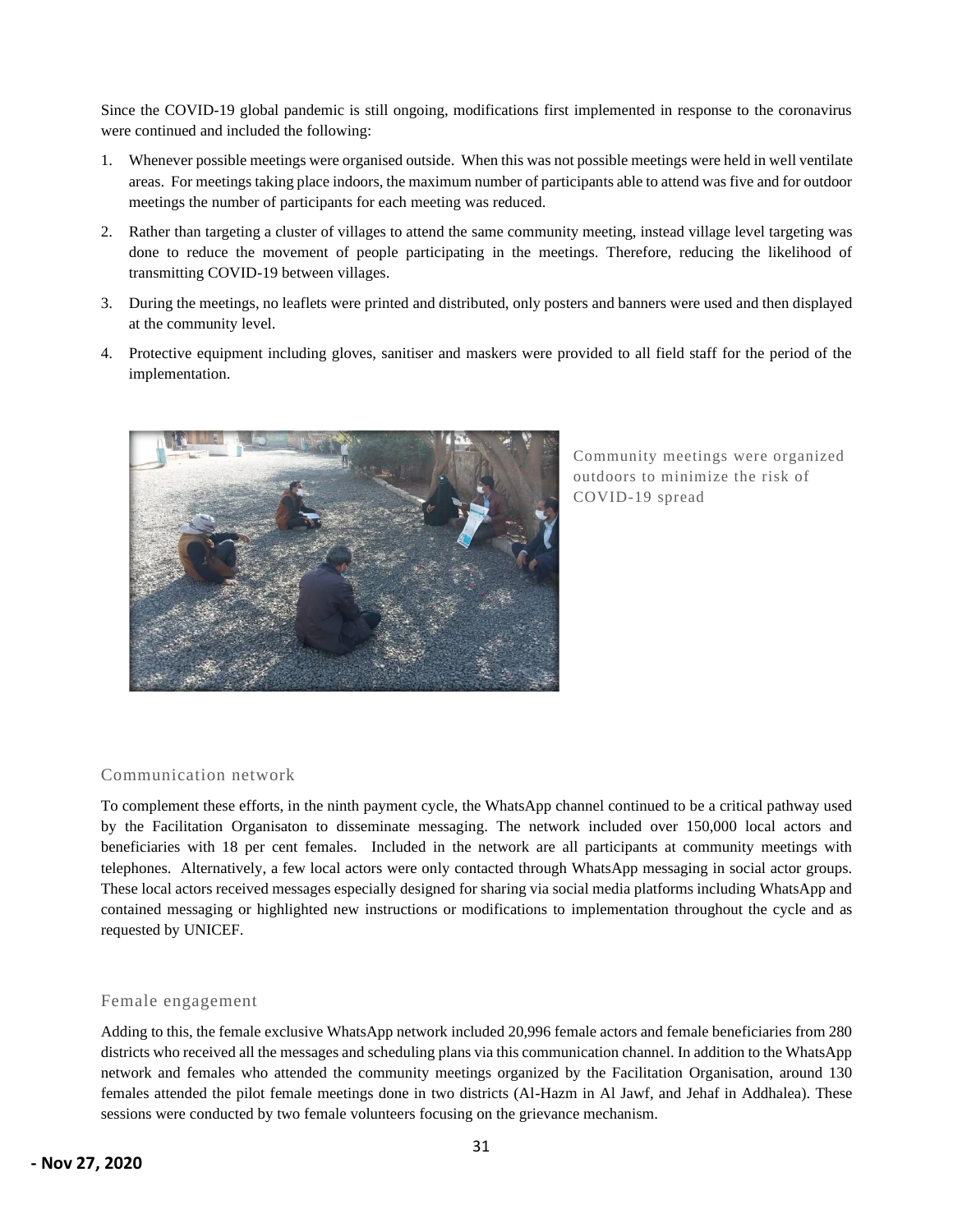| <b>Governorate</b>     | # Females in the WhatsApp female network |
|------------------------|------------------------------------------|
| Abyan                  | 567                                      |
| Ad Dali                | 1231                                     |
| Aden                   | 600                                      |
| Al Bayda               | 308                                      |
| Al Hudaydah            | 948                                      |
| Al Jawf                | 841                                      |
| Al Mahrah              | 631                                      |
| Al Mahwit              | 955                                      |
| Amanat Al Asimah       | 593                                      |
| Amran                  | 1419                                     |
| Dhamar                 | 2112                                     |
| Hadhramout- Al Mukalla | 638                                      |
| Hadhramout- Seiyun     | 299                                      |
| Hajjah                 | 2719                                     |
| Ibb                    | 1192                                     |
| Lahij                  | 142                                      |
| Marib                  | 795                                      |
| Raymah                 | 339                                      |
| Saadah                 | 637                                      |
| Sanaa                  | 618                                      |
| Shabwa                 | 799                                      |
| Socotra                | 117                                      |
| Ta izz                 | 2307                                     |
| <b>Grand Total</b>     | 20,807                                   |



Female officers led female only community meetings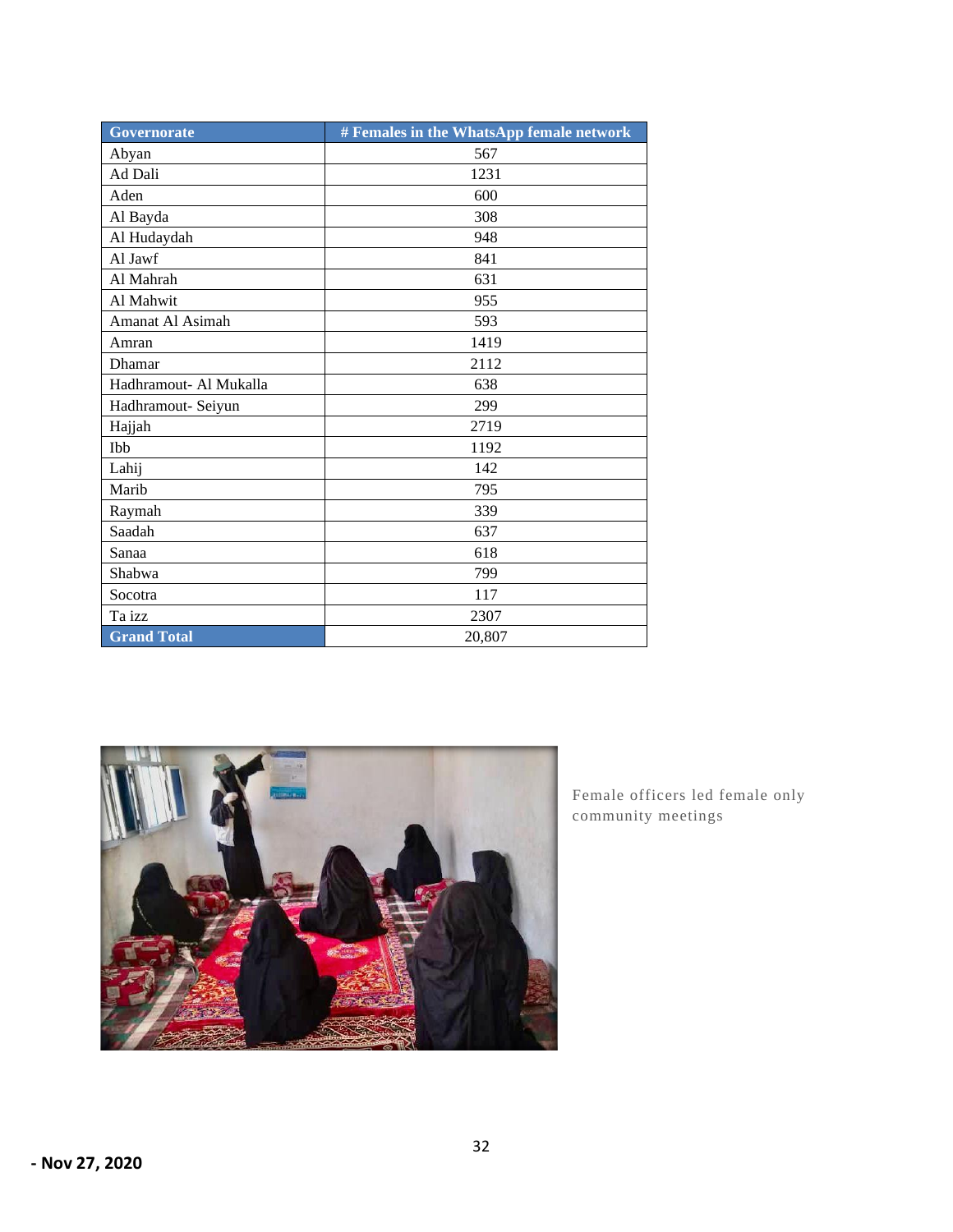### **1.2. Annex: Stakeholder Consultation/ Engagement**

Based on YECRP experience, UNDP and its IPs will be conducted stakeholder consultation for Project and subprojects which called public consultations to ensure DO NO Harm, accountability and leave no one behind, as follows:

### **A. Stakeholder Consultation and Engagement (will be conducted between May June 2021)**

The DRAFT Environmental and Social Management Framework (ESMF) for the Yemen ESPECRP has been developed. The ESMF intends to serve as a practical tool to guide identification and mitigation of potential environmental and social impacts of proposed investments and as a platform for consultations with stakeholders and potential project beneficiaries. The ESMF has been prepared in compliance with the UNDP Social and Environmental Standards (SESs), World Bank Environmental and Social Framework (ESF), and relevant Yemeni policies on environmental assessment. The ESMF identifies the policy triggers for the project, the screening criteria of sub-projects, the environmental and social impacts for the likely sub-projects and the mitigation measures to mitigate the identified risks, assessment of the institutional capacity of the implementing agencies and capacity filling the gaps.

Stakeholder input is required to inform the identification of risks and proposed management measures and cleared ESMF and SEP. Consultations with stakeholders should be utilized to broaden and discuss the range of options available to eliminate and reduce potential adverse social and environmental impacts. The local knowledge of directly affected stakeholders and other key stakeholders may help identify innovative approaches and make mitigation measures more effective. Consultation is also an essential tool for coming to agreement with project-affected stakeholders on the key measures to be adopted as well as on the design of benefits programs that are targeted and culturally appropriate. Stakeholder consultations should be utilized to verify whether the draft ESMF appropriately reflects concerns of project-affected groups and individuals.

### **Scope of Assignment and Tasks**

The consultations on the ESMF will focus on IPs staff, local authorities, local beneficiaries and key actors at the local level from at least four representative governates in the Northern Yemen and three representative governorates in the southern region. The consultations carry out in North and South of Yemen and aim to:

- $\triangleright$  Ensures effective engagement and informed consultation of stakeholders in the drafting Environmental and Social Management Framework (ESMF),
- $\triangleright$  Ensures ownership and full participation of the stakeholders, by giving opportunities to discuss and get comments and recommendation from all ESPECRP's stakeholders.
- $\triangleright$  Ensures consultation is conducted in a gender-responsive, culturally sensitive, non-discriminatory, and inclusive manner, identifying potentially affected vulnerable and marginalized groups and providing them opportunities to participate
- $\triangleright$  Ensures all stakeholders will communicate their concerns and grievances during the project implementation.
- ➢ To adopt and discuss on a cleared ESMF SEP for ESPECRP.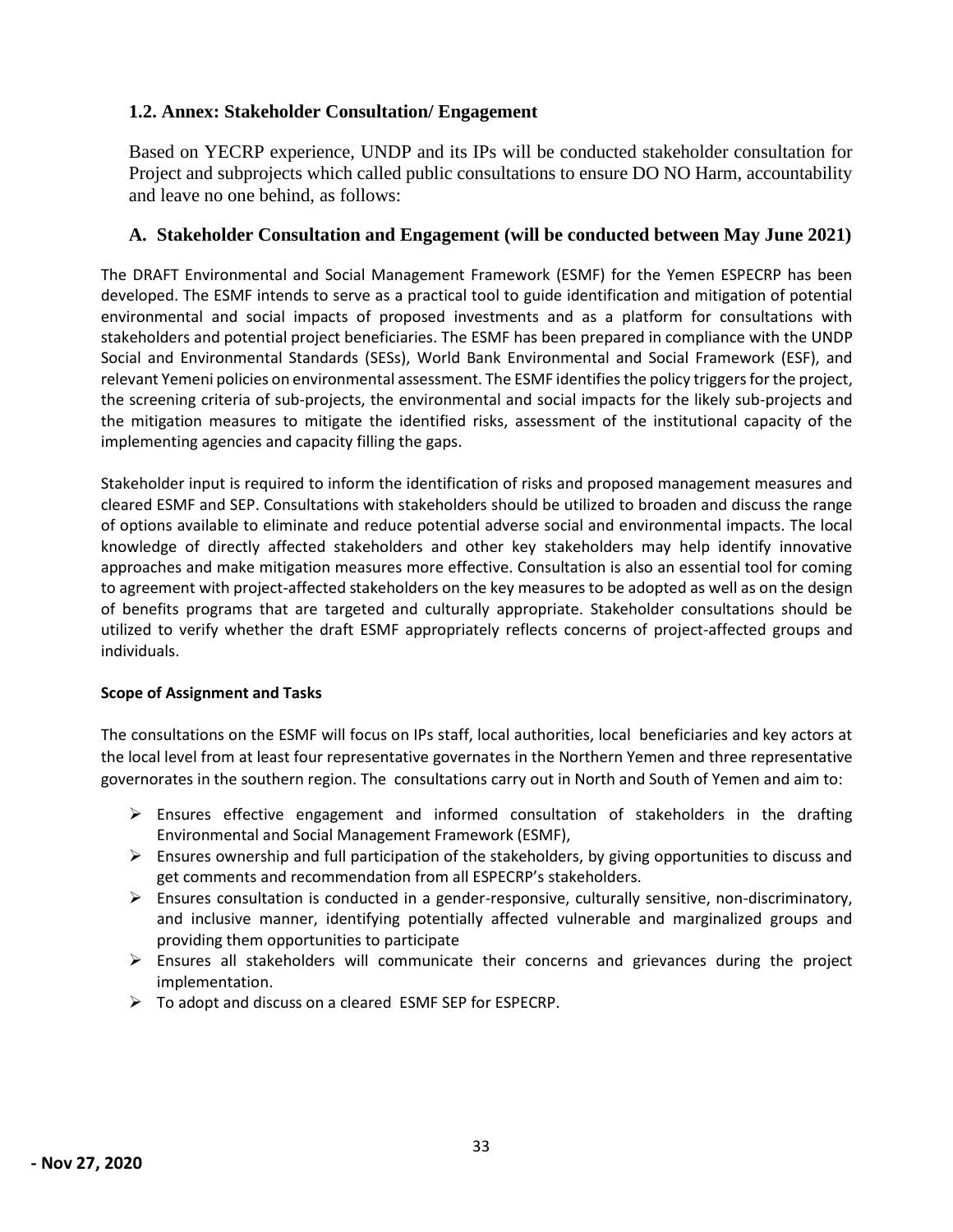#### **Stakeholder Groups**

Stakeholder representatives are:

- 1. Local Authorities and Community Committee (CC)
- 2. Female representatives and beneficiaries including women representatives with children under five years old and lactating women;
- 3. representative from PWP/SFD and SMEPS from HQ and Branch Offices who responsible for safeguard, GRM and gender/GBV.
- 4. Contactors form SFD, PWP and SMEPS;
- 5. Advantaged and disadvantaged groups that include Land/business owners on or adjacent to investment sites ( if is relevant)

#### **Arrangement for stakeholder consultation sessions:**

- 1. It has been agreed that IPs nominate number of representatives from local authority and community committees or village councils as well as branch office staff who have been involved in YECRP (Male and Female) and considered from affected and interested and disadvantaged groups of ESPECRP. The stakeholder consultation sessions are planned to be conducted between end of May and June 2021, aiming to get the feedback on the new WB ESPCRP and its ESMF form the different groups of the beneficiaries. The stakeholder consultation will be held virtually and in person using several methods of telecommunication, mobile, WhatsApp and questionnaires be implemented at the same time one in north and one in the south. During these sessions, the stakeholders will be introduced to the new WB ESPCERP project and safeguard new procedures and requirements, GRM/ OHS and contracting procedures to get their feedback, information disclosure, Stakeholder Engagement Plan, Monitoring and Evaluation.
- 2. Selected participants will be divided into working groups to have focused group discussion to answer number of specific questions and get their feedback on the new project with consider using different methods of WhatsApp, telephone, and in person interview.
- 3. Local authorities would be consulted either through filling a questionnaire or phone calling if joining a virtual meeting is not appliable.
- 4. Representative form IPs safeguard, GRM and Gender specialist shall also participate in these consultations to identify gaps. Also, Group of contractors form IPs will participated and involved.
- 5. Women and female beneficiaries could be consulted through what's up group or any other possible mean.
- 6. Third Party Monitoring Firm will be selected to facilitate these sessions and draft the report.
- 7. The slide clarifying the number of representatives from each group shall be shared with IPs as well as the discussion questions.

### B**. Public Consultations and Engagement at Subprojects level**

UNDP, SFD, PWP and SMEPS apply the same activities of the Public consultations with integrating to the new safeguard requirements for SEP, gender and GBV in the ESPECRP and detailed SEP in ESMP.

During the YECRP project implementation the partners apply different methods to ensure Public consultations, need assessment of the subproject, nominating the community committee with different representatives of the stakeholder groups, agreement on the community/ stakeholders meeting frequency with filed staff, using phone and WhatsApp for GRM related issues, information disclosure and engagement actively in community participatory monitoring.